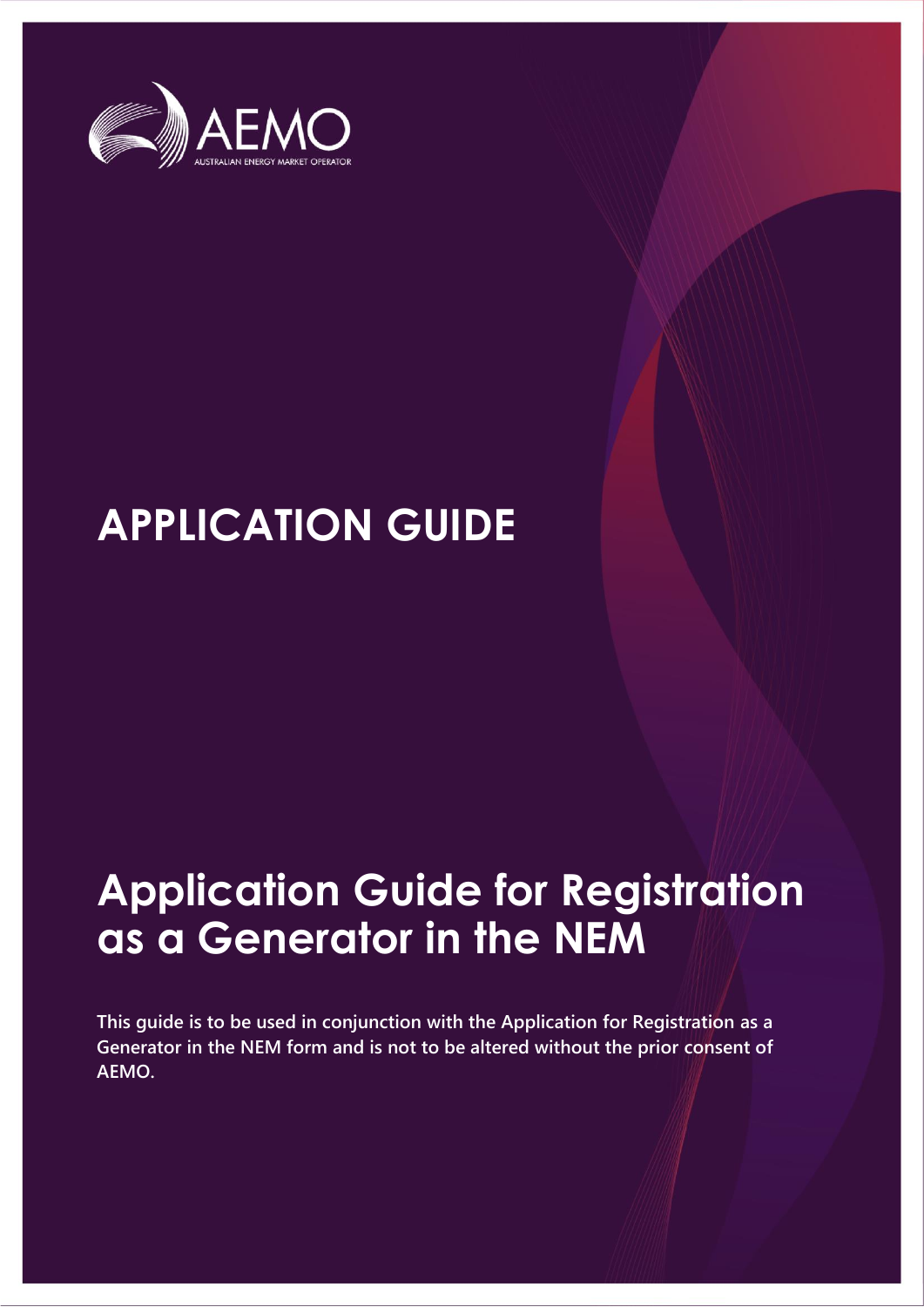#### **Important notice**

This Generator Application Guide (this Guide) is made available to you on the following basis:

| Purpose          | This Guide has been produced by the Australian Energy Market Operator Limited<br>(AEMO) to provide information about the process of becoming a Generator in the<br>National Electricity Market (NEM) as at the date of this publication.                                                                                                                                                                                                                                                                       |  |
|------------------|----------------------------------------------------------------------------------------------------------------------------------------------------------------------------------------------------------------------------------------------------------------------------------------------------------------------------------------------------------------------------------------------------------------------------------------------------------------------------------------------------------------|--|
| Disclaimer       | This document or the information in it may be subsequently updated or<br>amended. This document does not constitute legal or business advice, and<br>should not be relied on as a substitute for obtaining detailed advice about the<br>National Electricity Law, the National Electricity Rules, or any other applicable<br>laws, procedures or policies. AEMO has made reasonable efforts to ensure the<br>quality of the information in this document but cannot guarantee its accuracy or<br>completeness. |  |
|                  | Accordingly, to the maximum extent permitted by law, AEMO and its officers,<br>employees and consultants involved in the preparation of this document:                                                                                                                                                                                                                                                                                                                                                         |  |
|                  | make no representation or warranty, express or implied, as to the<br>$\bullet$<br>currency, accuracy, reliability or completeness of the information in this<br>document; and                                                                                                                                                                                                                                                                                                                                  |  |
|                  | are not liable (whether by reason of negligence or otherwise) for any<br>$\bullet$<br>statements or representations in this document, or any omissions from it,<br>or for any use or reliance on the information in it.                                                                                                                                                                                                                                                                                        |  |
| Copyright notice | © 2021 Australian Energy Market Operator Limited. The material in this<br>publication may be used in accordance with the copyright permissions on<br>AEMO's website.                                                                                                                                                                                                                                                                                                                                           |  |

#### **Rules terms**

Terms defined in the *Rules* have the same meaning in this Guide unless otherwise specified. These terms are intended to be identified in this Guide by italicising them, but failure to italicise such a term does not affect its meaning.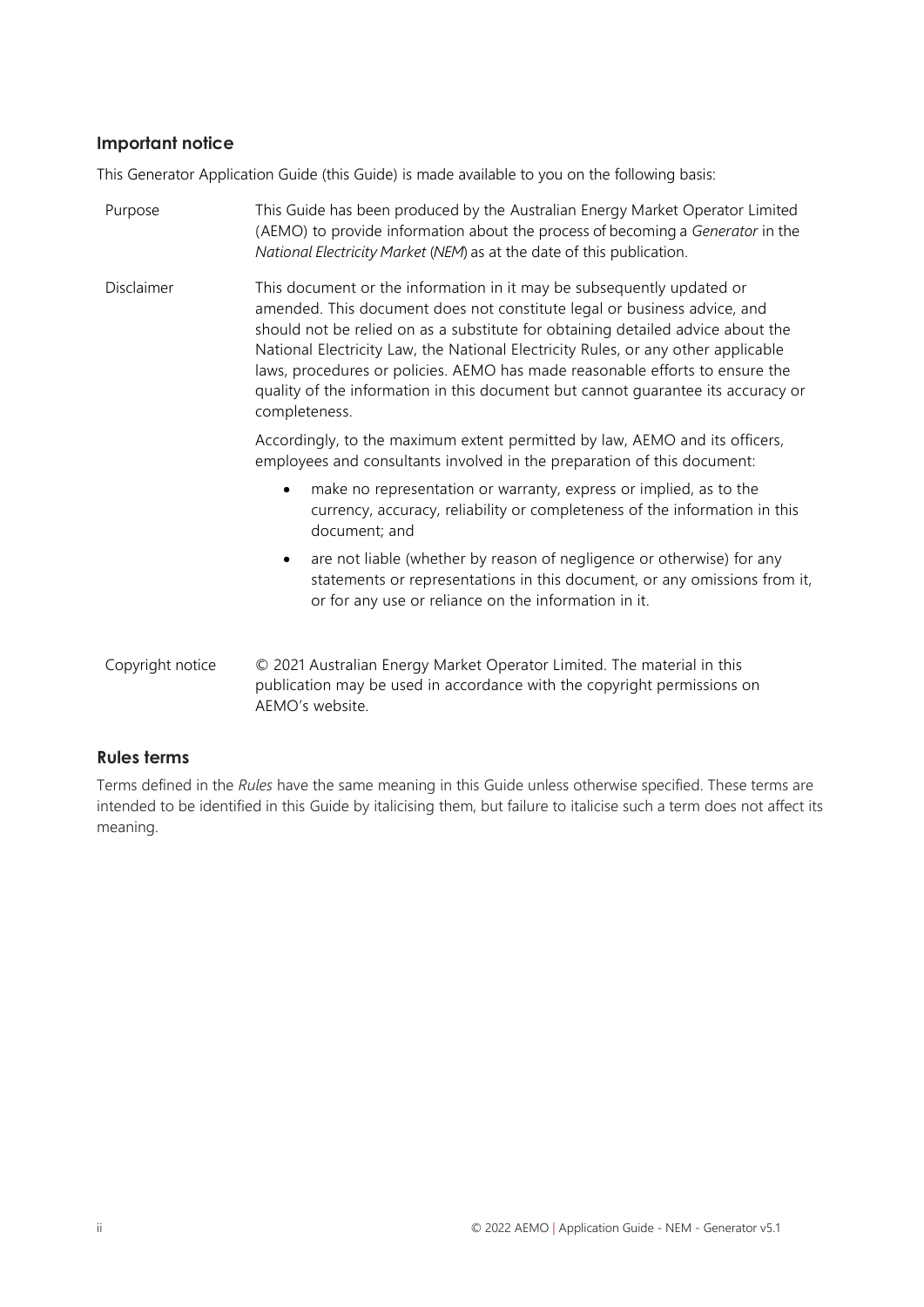# **Contents**

| 1.   |  |
|------|--|
| 11   |  |
| 1.2  |  |
| 1.3  |  |
| 1.4  |  |
| 1.5  |  |
| 1.6  |  |
| 1.7  |  |
| 1.8  |  |
| 2.   |  |
| 3.   |  |
| 3.1  |  |
| 3.2  |  |
| 3.3  |  |
| 3.4  |  |
| 3.5  |  |
| 3.6  |  |
| 3.7  |  |
| 3.8  |  |
| 3.9  |  |
| 3.10 |  |
| A1.  |  |
| A1.1 |  |
| A1.2 |  |
| A1.3 |  |
| A2.  |  |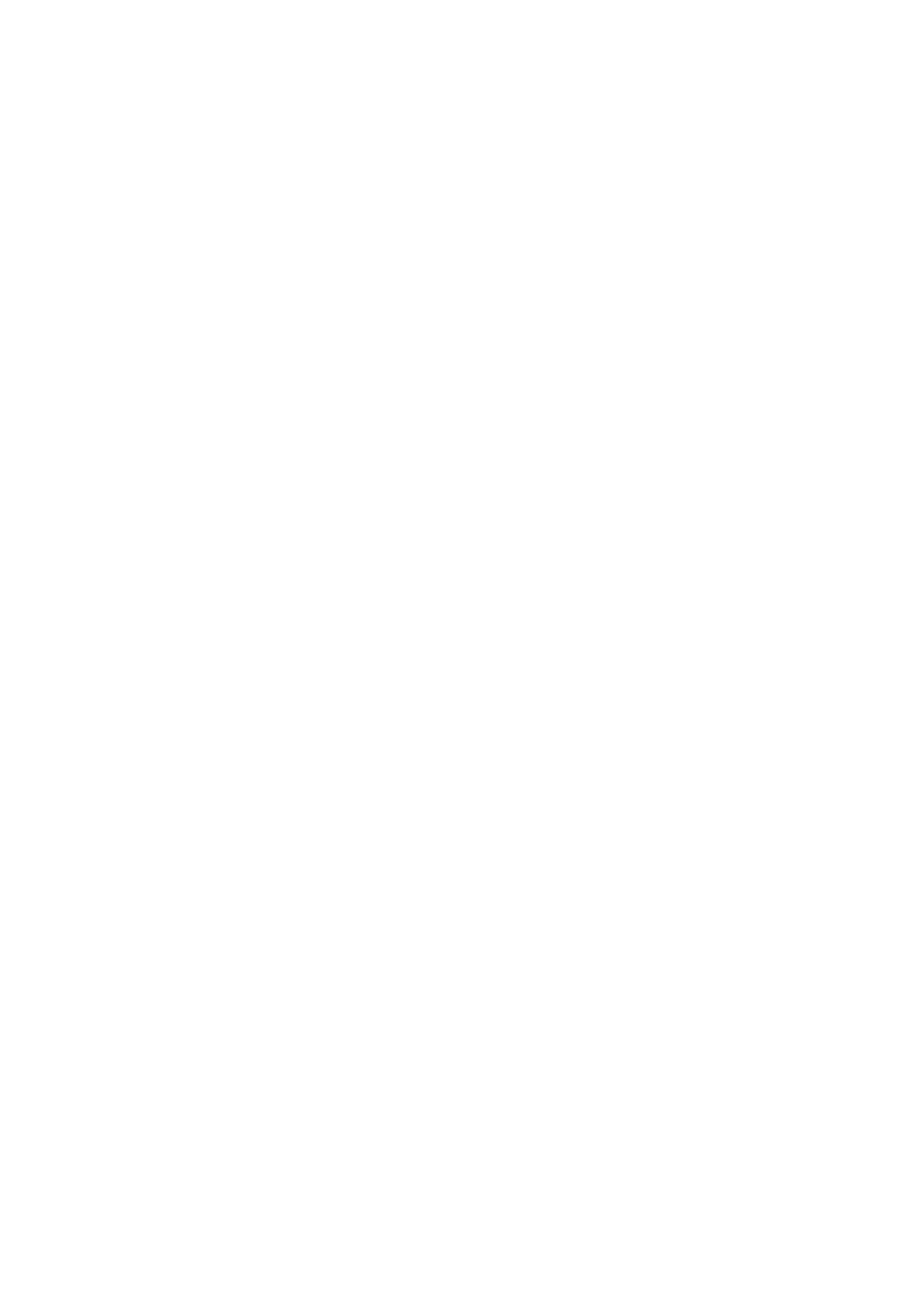# <span id="page-4-0"></span>**1. Introduction**

This application guide (**Guide**) is used to help those completing an Application for Registration – NEM – Application Guide for Registration as a Generator in the NEM form (**the Form**).

Before commencing your application, please also read AEMO's '[Guide to Generator Exemptions and](https://aemo.com.au/-/media/Files/Electricity/NEM/Participant_Information/New-Participants/Generator-Exemption-and-Classification-Guide.docx)  [Classification of Generating Units](https://aemo.com.au/-/media/Files/Electricity/NEM/Participant_Information/New-Participants/Generator-Exemption-and-Classification-Guide.docx)' and the '[Exemption from Registering as a Generator Based on](https://aemo.com.au/-/media/files/electricity/nem/participant_information/new-participants/fact-sheet-nem-generator-exemption-intermediary.pdf)  [Appointment of an Intermediary' fact sheet'](https://aemo.com.au/-/media/files/electricity/nem/participant_information/new-participants/fact-sheet-nem-generator-exemption-intermediary.pdf) These explain when you may be entitled to an exemption from the requirement to register as a *Generator* for a particular *generating system*. If you do need to register, they also explain the available classifications for *generating units*. Your registration application must specify an appropriate classification category.

## <span id="page-4-1"></span>1.1 Purpose of this guide

This Guide is used to help applicants applying to AEMO for registration as a *Application Guide for Registration as a Generator in the NEM* using the Form available from the AEMO website.

This Guide summarise the processes and information required by the Form but will not cover all circumstances. The National Electricity Law (NEL) and the NER prevail over this Guide to the extent of any inconsistency.

# <span id="page-4-2"></span>1.2 Requirement to register as a *Application Guide for Registration as a Generator in the NEM*

Part 2, Div. 1, Section 11 of the NEL states that:

- (1) "A person must not engage in the activity of owning, controlling or operating, in this jurisdiction, a generating system connected to the interconnected national electricity system unless;
	- (a) the person is a Registered participant in relation to that activity; or
	- (b) the person is the subject of a derogation that exempts the person, or is otherwise exempted by AEMO, from the requirement to be a Registered participant in relation to that activity under this Law and the Rules."

<span id="page-4-3"></span>If a person is required to register, penalties apply for failing to do so. See NEL Part 2, Div. 1, Section 11.

## 1.3 Exemptions and Special Approvals

#### 1.3.1 Small Generator and intermediary exemptions

Please refer to AEMO's '[Guide to Generator Exemptions and Classification of Generating Units](https://aemo.com.au/-/media/Files/Electricity/NEM/Participant_Information/New-Participants/Generator-Exemption-and-Classification-Guide.docx)' and the ['Exemption from Registering as a Generator Based on Appointment of an Intermediary' fact sheet](https://aemo.com.au/-/media/files/electricity/nem/participant_information/new-participants/fact-sheet-nem-generator-exemption-intermediary.pdf) to determine:

- whether you may be entitled to an exemption from the requirement to register (typically where your generating system is small) or where an intermediary is registering as a *Generator* on your behalf, and
- what you need to do (if anything) to obtain that exemption.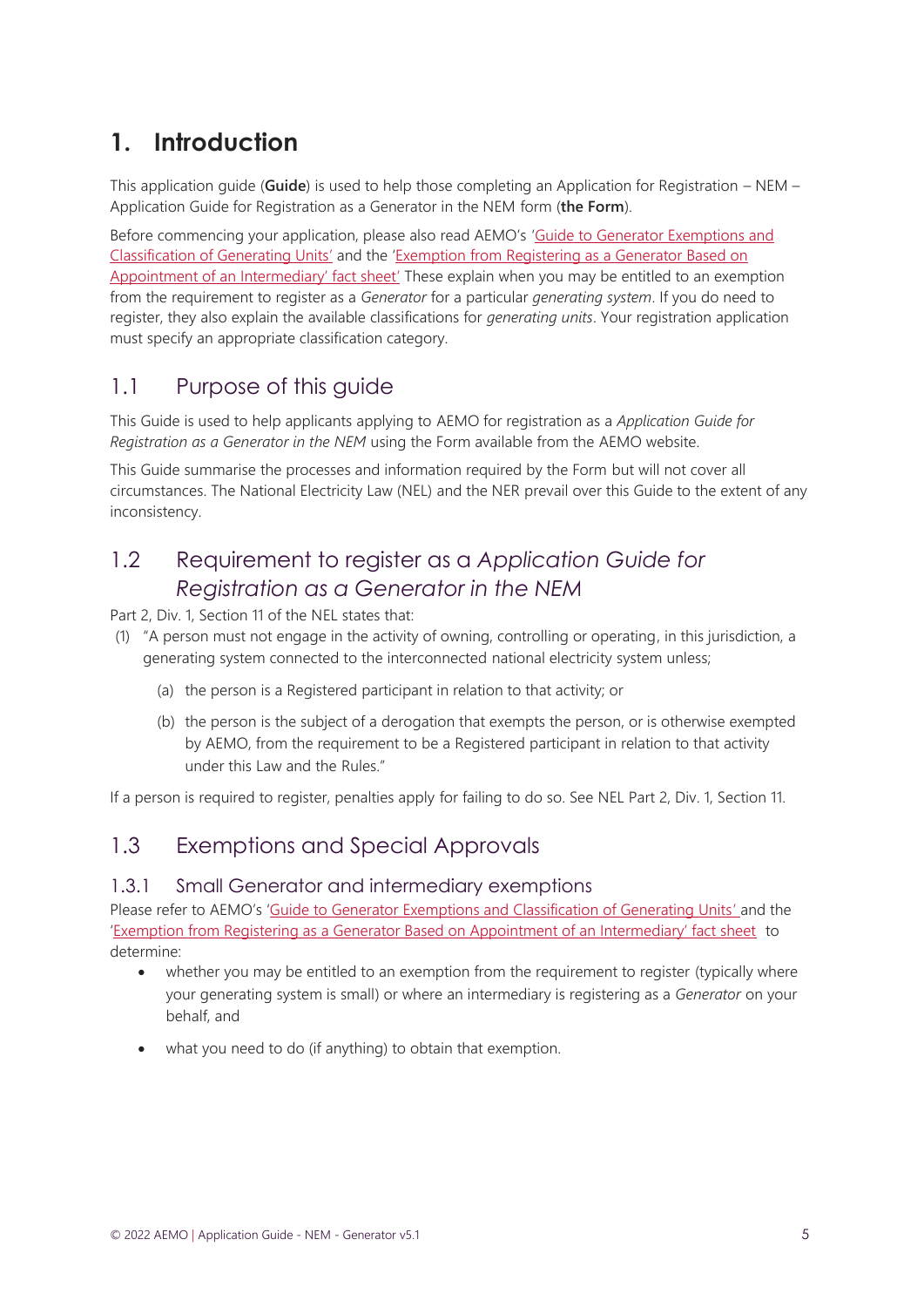# <span id="page-5-0"></span>1.4 Registration as an Intending Participant

Clause 2.7 of the *Rules* allows a person to register with AEMO as an *Intending Participant* if it can reasonably satisfy AEMO that it intends to carry out an activity in respect of which it must or may be registered as a *Registered Participant*. A person who intends to act as a *Generator* may elect to register with AEMO as an *Intending Participant* if that person can satisfy AEMO that the relevant requirements have been met.

<span id="page-5-1"></span>Please see the [NEM General Application Guide](https://aemo.com.au/energy-systems/electricity/national-electricity-market-nem/participate-in-the-market/registration/register-as-an-intending-participant-in-the-nem) if you would like to register as an *Intending Participant*.

## 1.5 Registration as a Project Developer

Clause 3.13.3AA (b) allows a person to apply to AEMO to be a *project developer*, if the person is not already a *Registered Participant*, and intends to develop plant to be connected to the transmission or distribution system in respect of which another person (other than an Intermediary) must or may be registered as a *Registered Participant*.

<span id="page-5-2"></span>Please see the [NEM General Application Guide](https://aemo.com.au/energy-systems/electricity/national-electricity-market-nem/participate-in-the-market/registration/register-as-an-intending-participant-in-the-nem) if you would like to register as a *project developer*.

## 1.6 Fees

#### 1.6.1 Registration Fee

All applicants for registration must pay a registration fee in accordance with AEMO's currently published fee schedule.

After the initial receipt and processing of the Form, AEMO will send a tax invoice to the applicant for payment. The registration fee can be paid by cheque (payable to AEMO Limited) or by direct deposit. You should provide a remittance advice from your bank if you have paid by direct deposit.

Please note that assessment of an Application will not be completed without confirmed payment of the registration fee.

#### 1.6.2 Participant Fees

Clause 2.11.1(b)(2) of the *Rules* provides that *participant fees* should recover the budgeted revenue requirements for AEMO*.* Clause 2.11.1(b)(3) provides that the components of *participant fees* charged to each *registered participant* should be reflective of the extent to which the budgeted revenue requirements for AEMO involve that *registered participant*.

You should refer to the AEMO website for a summary of the [AEMO budget and fees](https://aemo.com.au/about/corporate-governance/energy-market-fees-and-charges) that are currently applicable to a *Application Guide for Registration as a Generator in the NEM*.

## <span id="page-5-3"></span>1.7 Other Documents to be submitted with the Registration application

All prospective *Application Guide for Registration as a Generator in the NEM*s who will be required to make or receive payments to or from AEMO in the *spot market* must submit the following items with their registration application:

## 1.7.1 Bid and Offer Validation Data

If you are applying to classify a *scheduled generating unit* or a *semi-scheduled generating unit*, you must provide AEMO with the *bid and offer validation data* and related information as specified in Schedule 3.1 of the *Rules* at least six weeks before you commence participation in the market.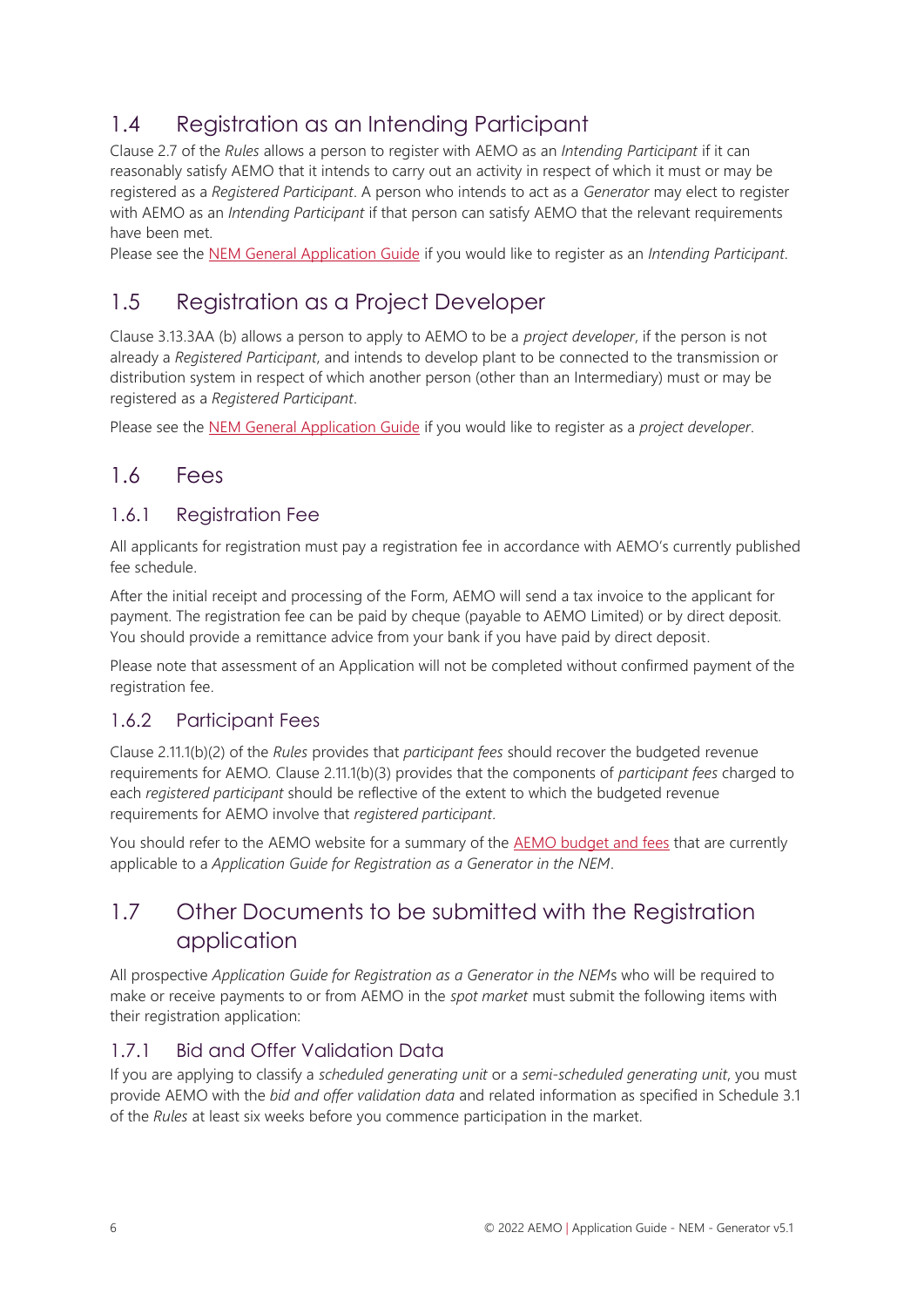## 1.7.2 Settlement Revision Liability Deed

Under clause 3.15.19 of the *Rules*, AEMO may revise or adjust a *settlement amount*. If you are to be *financially responsible* for an existing *market generating unit*, you may also accept responsibility for these revisions. You will need to provide AEMO with a [NEM Settlements Revision Liability Deed.](https://aemo.com.au/-/media/files/electricity/nem/participant_information/current-participants/nem-settlements-revisions-liability-deed.doc)

## <span id="page-6-0"></span>1.8 Application Submission

Please submit the completed Application by email, together with all the required attachments, to AEMO at: [onboarding@aemo.com.au](mailto:onboarding@aemo.com.au)

Ensure any attachment clearly identifies the section it belongs to and is numbered sequentially (for example "Section D – Attachment 003").

For assistance. Contact AEMO:

Phone 1300 236 600 (International callers dial +61 3 9609 8000)

Email: [onboarding@aemo.com.au](mailto:onboarding@aemo.com.au)

# <span id="page-6-1"></span>**2. Registration Procedure**

Chapter 2 of the NER deals with registration. Each prospective applicant must apply to AEMO for registration by using the relevant application form.

The registration process consists of the following steps:

- Step 1 You submit the application form along with all attachments required by the Form to the address shown in Section 1.8 above.
- Step 2 On receipt of your application, AEMO will send an invoice for payment by EFT.

For information regarding participant registration fees, see [AEMO budget and fees](https://aemo.com.au/About-AEMO/Energy-market-budget-and-fees) on the AEMO website.

- Step 3 AEMO will review the application and respond to you within 5 *business days* of receipt of the application (Clause 2.9.1(b) of the *NER*).
- Step 4 AEMO may request additional information or clarification of the information contained in the application. If such a request is made, you must supply the additional information or clarification within 15 *business days* of AEMO's request (Clause 2.9.1(c) of the NER).
- Step 5 Within 15 *business days* of receiving the application, or within 15 *business days* of receiving the requested additional information or clarification, AEMO will notify you of AEMO's determination and, if AEMO rejects your application, the reasons for rejecting it (Clause 2.9.2(a) of the *Rules*).

AEMO's notification will include:

- any conditions of registration, if applicable, that AEMO considers reasonably necessary, and
- an effective date of registration. This date will be determined considering AEMO's software change management process.

Note: Regardless of outcome, application processing activities and timeframes are the same and carry the same overheads, so fees and charges are non-refundable.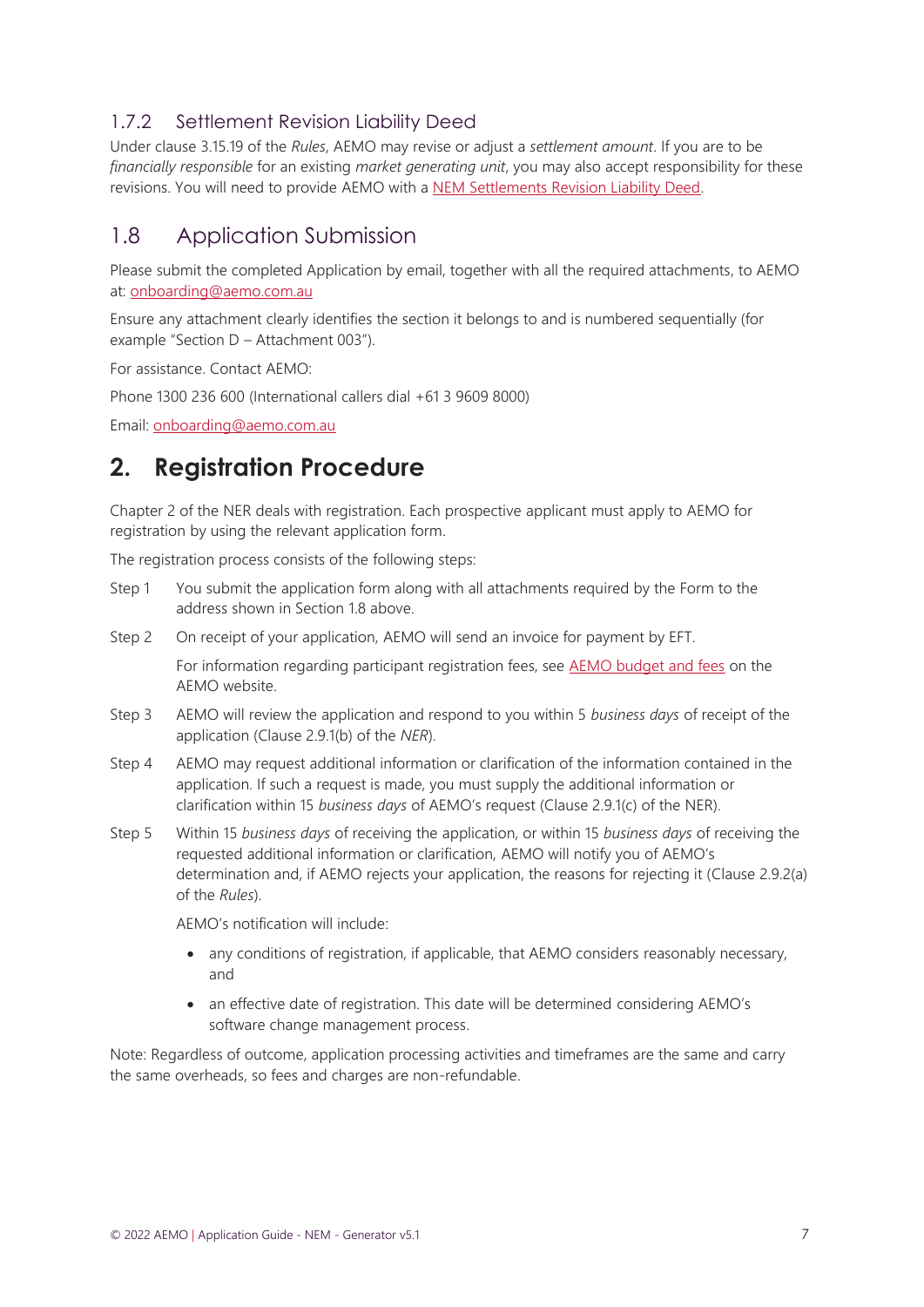# <span id="page-7-0"></span>**3. Explanation of the Application for Registration Form**

Information required by the Form is divided into the following sections:

- Section A. [Participant Category](#page-7-3)
- Section B. [Application](#page-7-4) Details
- [Section C. Contact Details](#page-8-1)
- [Section D. Required Information](#page-10-1)
- [Section E. Generating](#page-12-1) System
- [Section F. Classification as a Market Generating Unit](#page-17-1)
- Section G. Compliance [with Technical Requirements](#page-18-2)
- Section H. Local [Black System Procedures](#page-18-3)
- [Section I. Metering](#page-19-1)
- [Section J. IT Systems](#page-26-1)
- Appendix 1 [Generators Registering as Customers](#page-28-3)
- Appendix 2 [Fuel Source and Technology Type](#page-32-1)

Below is an explanation of how to complete Sections A to J, including a description of the attachments to the sections that are required and the two appendices.

## <span id="page-7-3"></span><span id="page-7-1"></span>3.1 Section A. Participant Category

In the Form, select the type of registration required by checking the appropriate checkbox. Options are:

- New *Generator*
- Existing *Generator* applying to classify a *generating unit*

## <span id="page-7-4"></span><span id="page-7-2"></span>3.2 Section B. Application Details

#### 3.2.1 B.1. Applicant details

You must formally apply for registration and provide your entity details.

#### 3.2.1.1. Participant ID

You can suggest a Participant ID for your organisation. AEMO will advise you of the suitability of this suggestion prior to the establishment of the registration record in AEMO's systems. Please take care in nominating the ID as AEMO's systems do not support changes once IDs have been allocated.

You will be charged an additional fee if you already have an existing Participant ID but have requested an additional Participant ID.

#### 3.2.2 B.2. Applicant association

To be eligible for registration as a *Generator*, you must either:

- own, operate or control; or
- otherwise source electricity from (e.g. as the buyer under a power purchase agreement) in relation to the *generating unit(s)* you are applying to classify as part of this registration.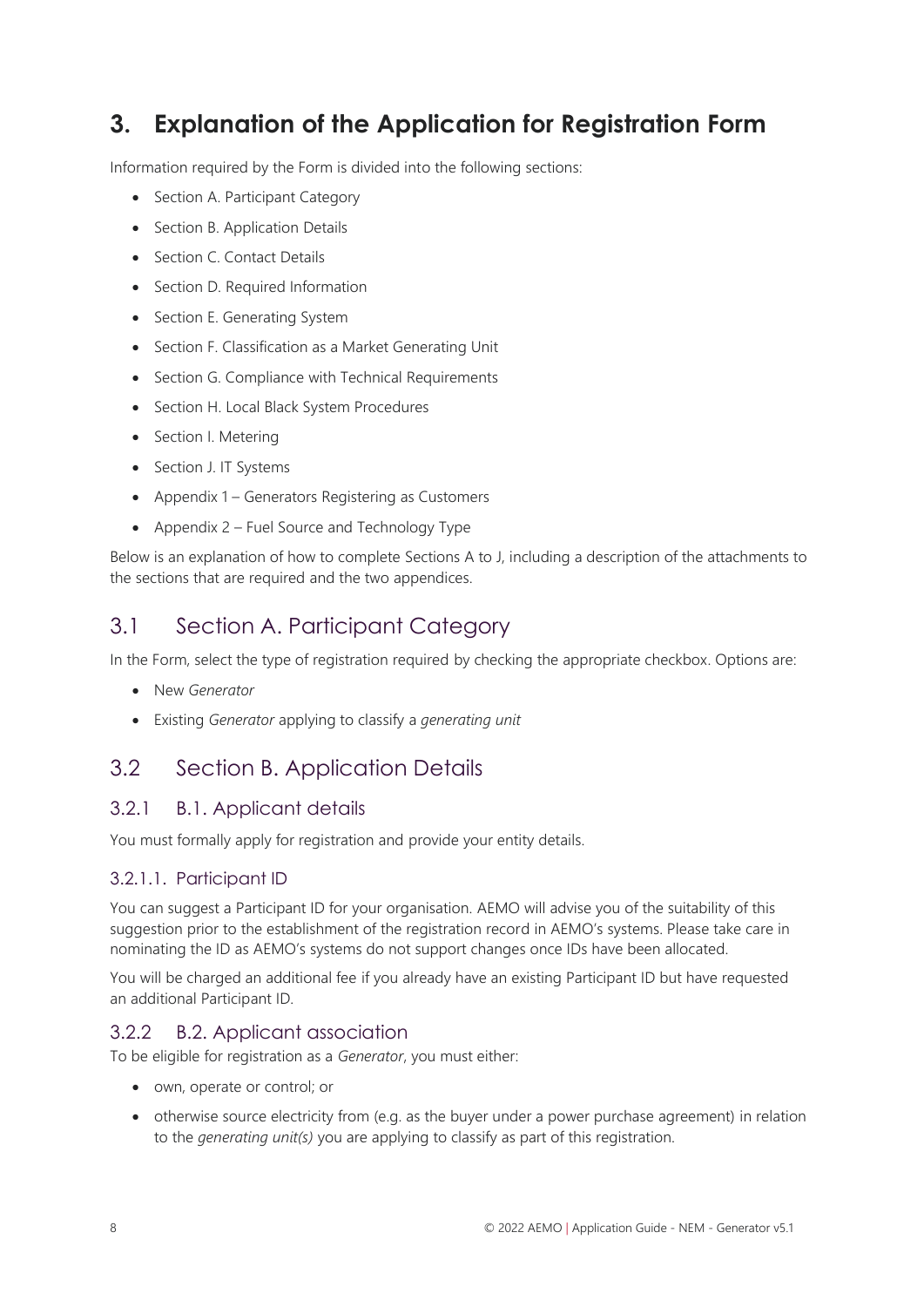## 3.2.3 B.3. Consent to act as an intermediary

These eligibility criteria apply equally to applicants intending to act in an *intermediary* capacity. If you are applying as an *intermediary*, you must also tick one or more of the preceding boxes to confirm your eligibility. You must also identify the parties who have nominated you as their *intermediary* on behalf of other parties, you must identify those parties and provide their consent to your appointment.

Please note that any parties for which you are acting as *intermediary* must submit applications for exemption from registration as a generator. They each must identify you as their *intermediary* in their application.

#### 3.2.4 B.4. Applicant declaration

The form must be signed by an authorised representative of the Applicant as a declaration that the application and supporting documents are true and correct.

You must also authorise AEMO to contact other parties to verify the information you have provided.

## <span id="page-8-1"></span><span id="page-8-0"></span>3.3 Section C. Contact Details

In Section C you must provide contact details for your head office, control room, trading room and relevant personnel. It is important that AEMO can communicate with the correct person within your organisation, especially during operational emergencies. Please note only Australian phone numbers are acceptable and all personnel must be based in Australia. A description of each of the contact categories is provided below.

After registration, *Registered Participants* must maintain up-to-date contact details of all nominated operational personnel with AEMO on a regular basis. To update your operational contacts after registration, please contact AEMO's Support Hub at Support.Hub@aemo.com.au or call 1300 236 600.

| <b>Compulsory Contacts for all Generators</b> |                                                                                                                                                                                                                                                                                                                                                                                                                                 |
|-----------------------------------------------|---------------------------------------------------------------------------------------------------------------------------------------------------------------------------------------------------------------------------------------------------------------------------------------------------------------------------------------------------------------------------------------------------------------------------------|
| Control Room                                  | Group contact details of control room, for physical plant operations. Control<br>room must be contactable 24/7. Control room phone number should not be<br>a mobile number or desk number of an individual. It is the Applicant's<br>responsibility to ensure the control room phone is physically staffed at all<br>times or transfers incoming calls to rostered individuals who can receive calls<br>at all times.           |
| Trading Room                                  | Group contact details of trading room or trading desk, for bidding<br>operations. Trading room must be contactable 24/7. Trading room phone<br>numbers should not be a mobile number or desk number of an individual. It<br>is the Applicant's responsibility to ensure the trading room phone is<br>physically staffed at all times or transfers incoming calls to rostered<br>individuals who can receive calls at all times. |
| Emergency<br>Messaging System                 | Contact who receives Whispir emergency messages. In the event of failure of<br>the normal Market Notice message system, AEMO will communicate with<br>registered participants using the AEMO Emergency Messaging System<br>(Whispir). You may provide up to 5 contacts of this type.                                                                                                                                            |
| Head of Organisation                          | The Managing Director or Chief Executive Officer of the Applicant<br>organisation.                                                                                                                                                                                                                                                                                                                                              |
| Company Secretary                             | Secretary or assistant to the Head of Organisation.                                                                                                                                                                                                                                                                                                                                                                             |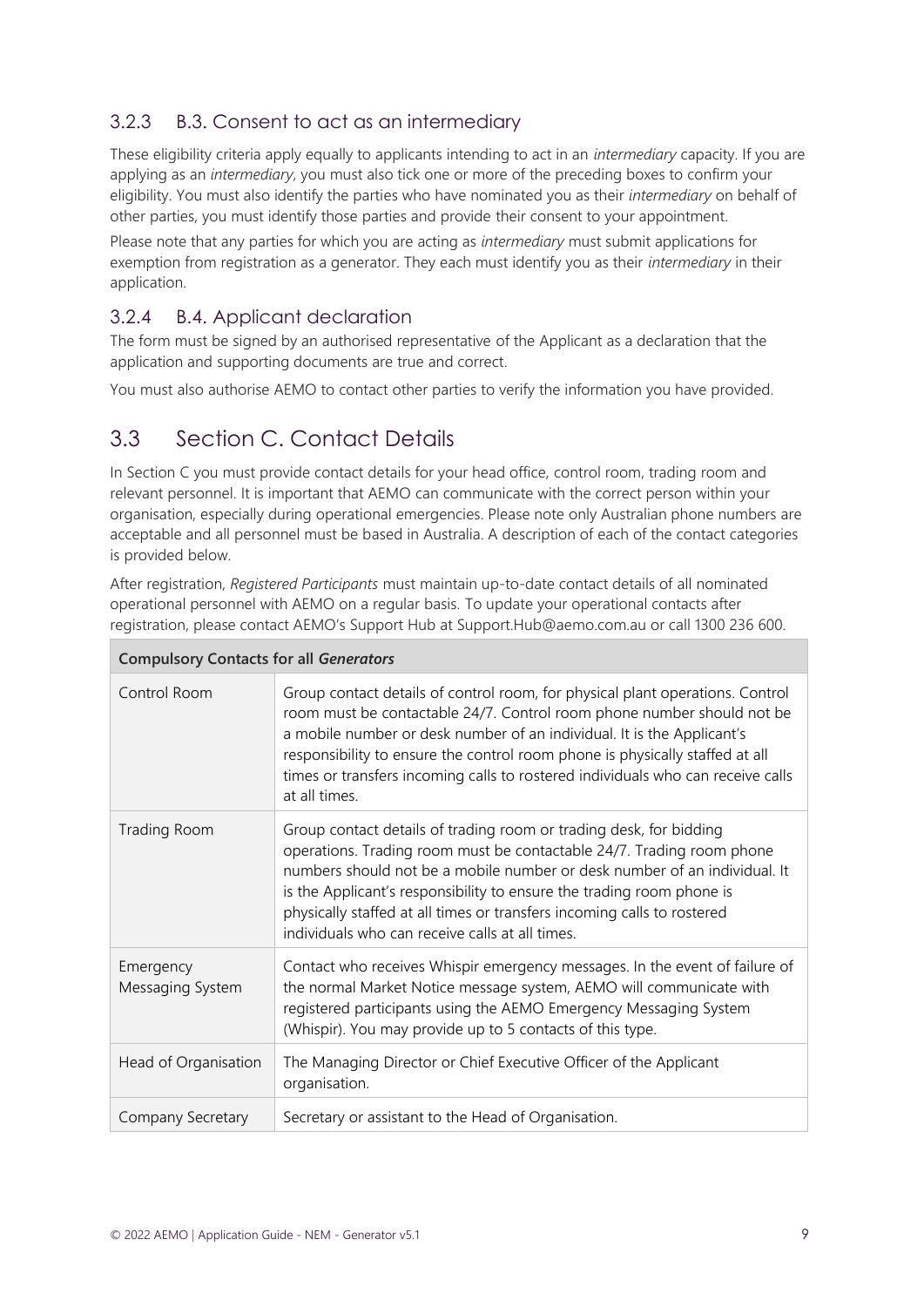| <b>Compulsory Contacts for all Generators</b> |                                                                                                                                                                                                                                                                                                                                                      |
|-----------------------------------------------|------------------------------------------------------------------------------------------------------------------------------------------------------------------------------------------------------------------------------------------------------------------------------------------------------------------------------------------------------|
| Local Black System<br>Procedures              | Point of contact for Local Black System Procedures                                                                                                                                                                                                                                                                                                   |
| Dispute Management                            | First point of contact for the notification of disputes under NER Clause 8.2.                                                                                                                                                                                                                                                                        |
| Registration                                  | AEMO Onboarding's primary point of contact with the Applicant in regard to<br>their registration. Able to liaise extensively within their organisation and with<br>the different teams in AEMO.                                                                                                                                                      |
| <b>SCADA</b>                                  | Responsible for the remote monitoring and control signals exchanged with<br>AEMO in respect of the generating system. For semi-scheduled generators,<br>this includes signals required under the Energy Conversion Model.                                                                                                                            |
| Corporate Relations<br>Manager                | Responsible for issues relating to external communication.                                                                                                                                                                                                                                                                                           |
| IT notifications email<br>address             | Note: See 'Section J2 IT Notifications email address' of the Form as these<br>details are added there.                                                                                                                                                                                                                                               |
|                                               | Distribution list email setup on the participant side (it is not an AEMO email<br>address). The IT notifications email address allows the participant to manage<br>recipients of any changes or business impact communications. Examples of<br>messages sent to the generic email address include the AEMO Help Desk<br>Bulletin and Change Notices. |

| <b>Compulsory Contacts for Market Generators</b> |                                                                                                                                                                                                                                                                                                                                                          |  |
|--------------------------------------------------|----------------------------------------------------------------------------------------------------------------------------------------------------------------------------------------------------------------------------------------------------------------------------------------------------------------------------------------------------------|--|
| Metering Responsible<br>Person                   | Contact representing the Applicant who is responsible for the revenue<br>metering installation.                                                                                                                                                                                                                                                          |  |
| Metering Coordinator                             | Contact representing the Metering Coordinator who has been<br>appointed for the revenue metering installation. Metering Coordinator<br>is as defined in clause 7.3.1 of the <i>Rules</i> .                                                                                                                                                               |  |
| Clearing – Primary                               | Responsible for Austraclear trades.                                                                                                                                                                                                                                                                                                                      |  |
| Clearing - Secondary                             | Secondary to above.                                                                                                                                                                                                                                                                                                                                      |  |
| Prudentials - Primary                            | Responsible for trading limit breaches and bank guarantees.                                                                                                                                                                                                                                                                                              |  |
| Prudentials - Secondary                          | Secondary to above.                                                                                                                                                                                                                                                                                                                                      |  |
| Settlements - Manager                            | Senior person within organisation with extensive knowledge of<br>Settlement processes. Nominated 'Registration' contact in Settlements<br>Direct. Receives formal correspondence such as Maximum Credit Limit<br>(MCL) Letters, and is contacted if there are Settlements queries.                                                                       |  |
| Senior to Settlements Mgr.                       | For example, Chief Financial Officer or General Manager.                                                                                                                                                                                                                                                                                                 |  |
| IT Security - Primary                            | Primary IT contact for participant security and systems access. Will<br>receive the MarketNet credentials needed for access to AEMOs market<br>systems (MMS and MSATS) from AEMO's Information and Support<br>Hub. This will occur after AEMO implements the participant in pre-<br>production. They become the initial MSATS participant administrator. |  |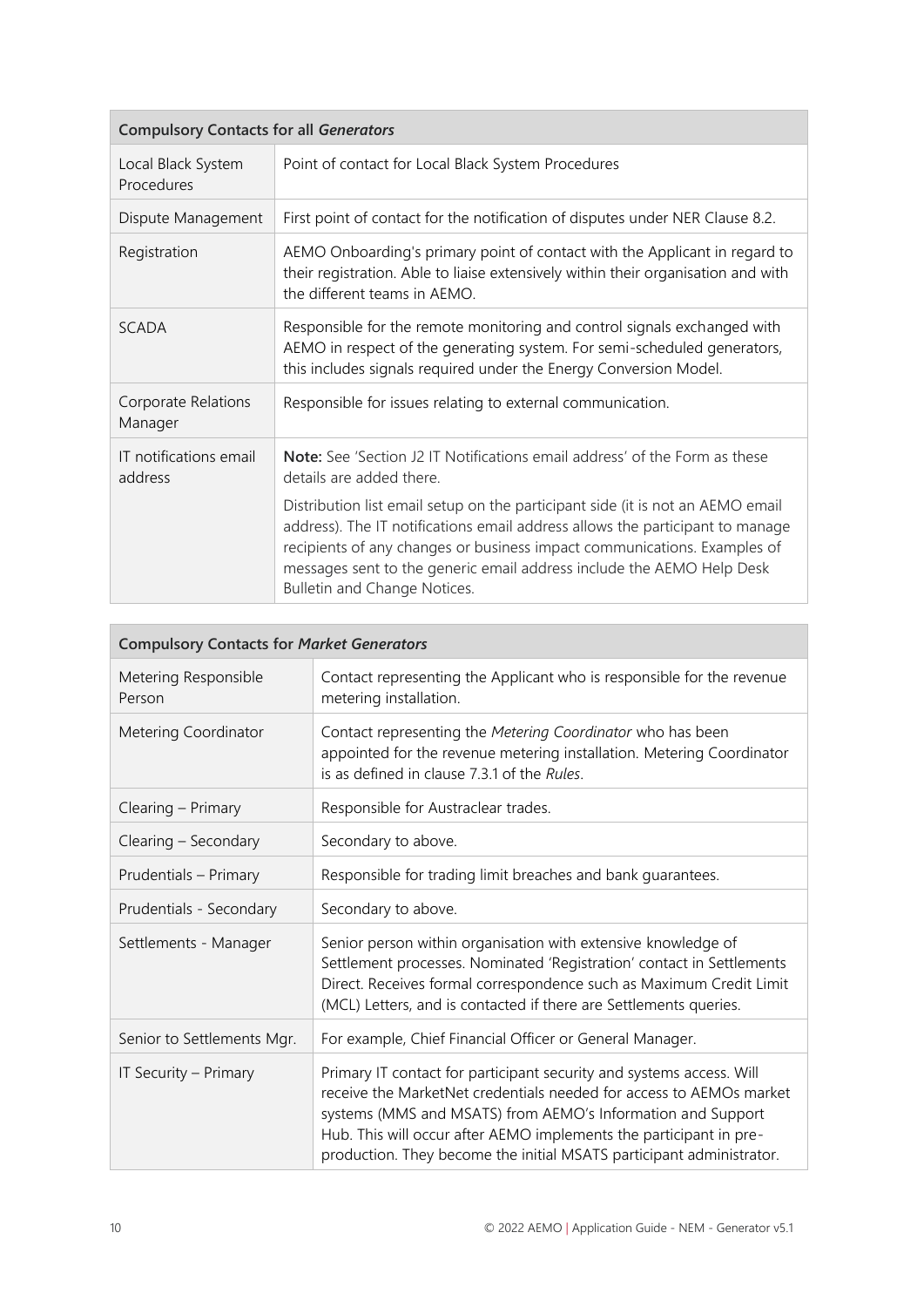| <b>Compulsory Contacts for Market Generators</b> |                                                                                                                                                                                                                                                                                                                                                                                          |  |
|--------------------------------------------------|------------------------------------------------------------------------------------------------------------------------------------------------------------------------------------------------------------------------------------------------------------------------------------------------------------------------------------------------------------------------------------------|--|
| IT Security - Secondary                          | Secondary to above. Must be available 24/7.                                                                                                                                                                                                                                                                                                                                              |  |
| <b>IT Technical Network</b>                      | To setup your MarketNet connection (if requested). Provision and<br>maintenance of the network connection to MarketNet requires a<br>suitably qualified network specialist who is ready for contact from<br>AEMO's network specialists. This is particularly important for the<br>security-sensitive and time-critical nature of installation and<br>maintenance of network connections. |  |

**Compulsory Contacts for** *Semi-scheduled Generators* **or** *Non-scheduled Generators* **requiring an Energy Conversion Model**

| Intermittent Generator | Person responsible for updating the intermittent generation availability |
|------------------------|--------------------------------------------------------------------------|
| Availability           | in the MMS portal for semi and non-scheduled generators                  |

| <b>Compulsory Contacts for Scheduled or Semi-scheduled Generators</b> |                                                                                                            |
|-----------------------------------------------------------------------|------------------------------------------------------------------------------------------------------------|
| Operations - Trading<br>Manager                                       | Senior person within organisation with extensive knowledge of spot<br>market operations.                   |
| Operations – Bidding                                                  | First point of contact for clarification of bids and offers in the spot<br>market. Must be available 24/7. |

| <b>Compulsory Contacts for Generators &gt; 5MW</b> |                                                                                                                               |
|----------------------------------------------------|-------------------------------------------------------------------------------------------------------------------------------|
| Operations - Manager                               | Person responsible for day-to-day operations at the power station. First<br>point of contact for physical operation of plant. |
| Operations – Shift<br>Supervisor                   | Senior on shift who manages power station controllers.                                                                        |

Please clearly mark all attachments as '*Attachment to Section C'*' and number each page consecutively

## <span id="page-10-1"></span><span id="page-10-0"></span>3.4 Section D. Required Information

Additional material must be attached in relation to the following:

#### 3.4.1 D.1. Partnership Status

If you are applying for registration on behalf of a partnership, you must provide evidence of the legitimacy of the partnership, such as a partnership agreement.

#### 3.4.2 D.2. Trust Status

Where the Applicant is acting in a trustee capacity, the Applicant must provide a copy of the Trust Deed establishing the Applicant Trust. It must also execute and return a [Trustee Deed](https://aemo.com.au/-/media/files/electricity/nem/participant_information/application-forms-and-supporting-documentation/aemo-nem-trustee-deed-poll.docx?la=en) Poll in the form specified by AEMO. No changes are to be made to the form of Deed other than the completion of details where highlighted.

AEMO must be satisfied that an applicant for registration will be able to meet its obligations under the *Rules*. (The same applies to exemption applicants who appoint an intermediary, because they remain liable for the intermediary's acts and omissions.) Trustees, however, are generally not personally liable for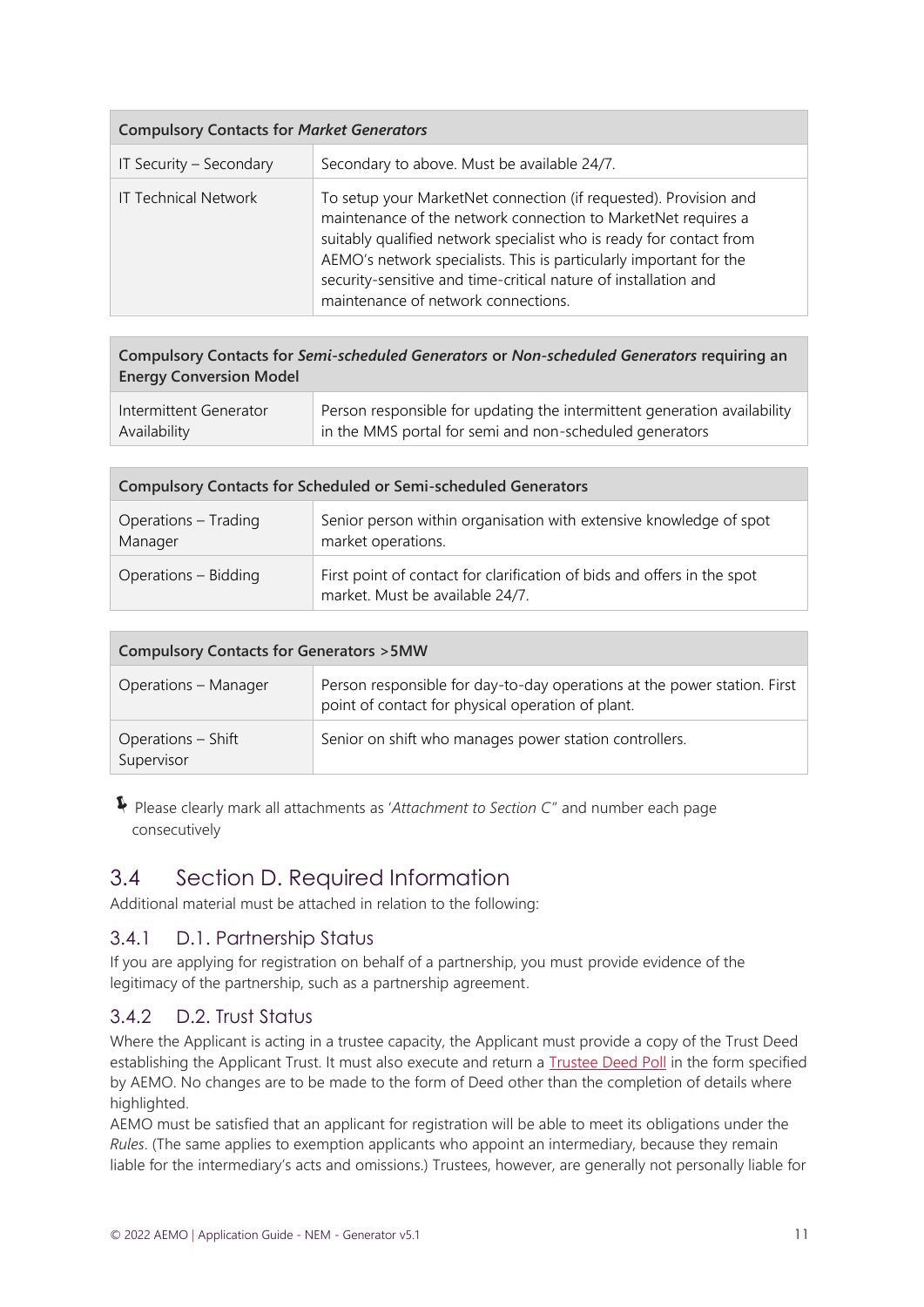obligations they incur on behalf of the trust. The purpose of the Trustee Deed Poll, therefore, is to assure AEMO that the trustee's right of recourse to the property and assets of the trust remains in place for the purpose of meeting its *Rules* obligations, on an ongoing basis.

## 3.4.3 D.3. Organisational Capability

You must show that you are in a position to control the design, construction, maintenance, operation, business and administrative processes applicable to your generating activities and that responsible officers within your organisation are in a position to establish, or have already established, resources, processes and procedures to ensure compliance with the *Rules* applicable to your participation as a *Generator*.

To confirm this, you need to enclose the documents stated in this section then check the appropriate checkboxes to confirm each document is attached or provide reasons why not.

## 3.4.4 D.4. Financial Viability

You must be able to meet your financial obligations to AEMO and satisfy the prudential requirements as set out in clause 3.3 of the *Rules*. You must include:

- copies of your most recent audited financial statements; and
- explanation of any financial links with parent or other organisations.

You might be required to provide credit support to cover the value of commissioning supplies and auxiliary supplies during plant outages or periods of infrequent generation. Further information regarding the amount of credit support is available from the document "Credit Limit Procedures" which is on the AEMO website.

Credit support instruments must conform strictly to the format for financial guarantees available on the AEMO website.

*Credit support providers* must meet the criteria of clause 3.3.3 of the *Rules*. Guarantees from parent or affiliated companies are unlikely to satisfy the criteria.

Check the appropriate checkboxes to confirm the documents are attached.

#### 3.4.5 D.5. Regulatory compliance

You must show that you comply with requirements currently imposed by the *Jurisdictional Regulator* who has jurisdiction over your activities. You must confirm that you have either met your jurisdictional requirements, you are exempt from jurisdictional requirements, or that no jurisdictional requirements apply in your case. You should enclose the following:

- a copy of your current electricity licence or approval applicable in one or more *NEM*  jurisdiction(s), or copies of relevant exemptions or derogations; and
- details of any non-compliance with jurisdictional regulatory obligations.

Please check the appropriate checkboxes to confirm the documents are attached.

#### 3.4.6 D.6. Credit support

If you do not meet the acceptable credit criteria as detailed in clause 3.3.3 of the *Rules*, you will need to provide a financial institution guarantee using the [AEMO Guarantee Pro-Forma.](https://www.aemo.com.au/-/media/files/about_aemo/aemo-bank-guarantee-pro-forma.pdf?la=en)

It is recommended that guarantees are checked by AEMO prior to execution by emailing a draft copy to [prudentials@aemo.com.au.](mailto:prudentials@aemo.com.au) The quarantee is required at the time of registration.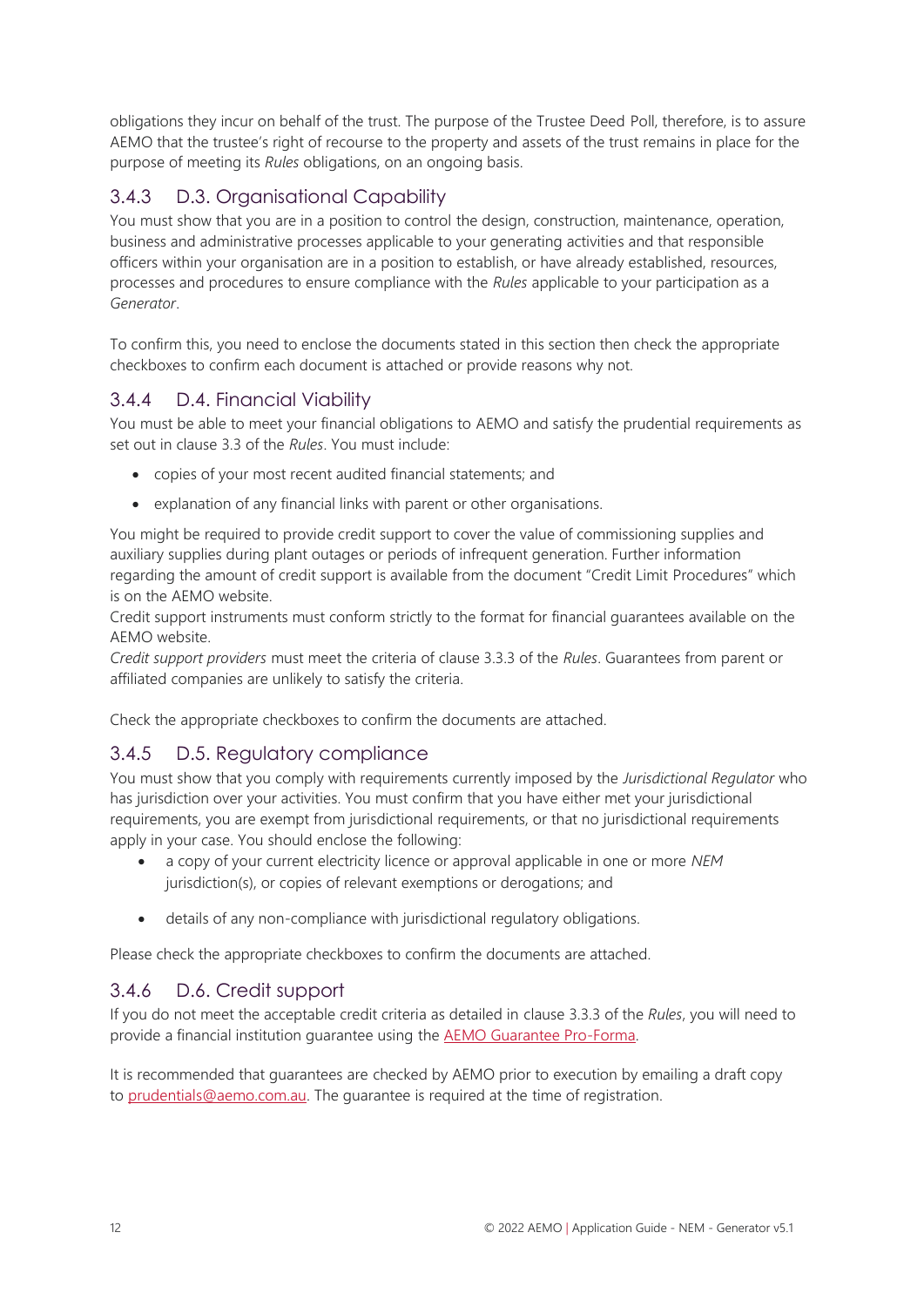## 3.4.7 D.7. Recipient Created Tax Invoice Agreement

You must submit your application with a completed Agreement for AEMO to Issue Recipient Created Tax Invoices, available on the AEMO [website.](https://aemo.com.au/-/media/Files/About_AEMO/Recipient-Created-Tax-Invoice-Agreement--2018-12-12.docx) Provide two original signed copies of this agreement.

#### 3.4.8 D.8. Austraclear

Please provide your Austraclear Membership Number. AEMO uses an external electronic funds transfer system provided by Austraclear. You will have to apply directly to Austraclear for membership. Membership approvals can take up to five weeks to process and charges are payable direct to Austraclear.

If you do not have an Austraclear membership number at the time of submitting the application, AEMO will record that as an outstanding item.

If the Austraclear account holder is not the Applicant entity, the Applicant will need to provide with their application a formal letter on behalf of the account holder declaring that the Applicant has permission to use this Austraclear account.

# <span id="page-12-1"></span><span id="page-12-0"></span>3.5 Section E. Generating System

#### 3.5.1 E.1. System details

You must specify the *nameplate rating* and *maximum capacity* of the *generating system* and each dispatchable unit. *Nameplate rating* is the maximum continuous output or consumption as defined or modified by the manufacturer. *Maximum capacity* is the maximum generation to which *scheduled* or *semi-scheduled generating units* or systems (or maximum load for *scheduled loads*) may be dispatched. For *Non-Scheduled Generators*, *maximum capacity* is the maximum *sent out generation* at the *connection point*.

Following the *National Electricity Amendment [\(Integrating energy storage systems into the NEM\)](https://aemc.gov.au/rule-changes/integrating-energy-storage-systems-nem) Rule* made by the AEMC on 2 December 2021, with transitional provisions effective from 9 December 2021, you must indicate whether the *generating system* meets the definition of an *integrated resource system*.

If yes, you are taken to request AEMO's approval to classify those units, from the 'effective date' referred to in clause 11.145.3 of the *Rules*<sup>1</sup> , as *bidirectional units* with the same scheduling and market classifications as approved on registration. On registration as a *Generator* in respect of the *integrated resource system*, you will be a 'New IRS Participant' for the purposes of clause 11.145.3.

#### 3.5.1.1. Dispatchable Units

You must nominate one or more dispatchable units for your *generating system* (use a new form for each dispatchable unit and attach to this Form)*.* Each dispatchable unit will be sent its own *dispatch instructions*. Please note that you must also assign any *non-scheduled generating units* to a dispatchable unit. This is for AEMO system configuration only. *Non-Scheduled Generators* will not be sent *dispatch Instructions*.

#### 3.5.1.2. Generating Unit Sets

You must nominate one or more generating unit sets for each dispatchable unit you have nominated. A generating unit set is an individually metered section of a *generating system* which contains one or more physical units (e.g. wind turbines or PV inverters). Each physical unit within a generating unit set must be of common:

<sup>&</sup>lt;sup>1</sup> As at the time of last publishing this form, the effective date is 3 June 2024.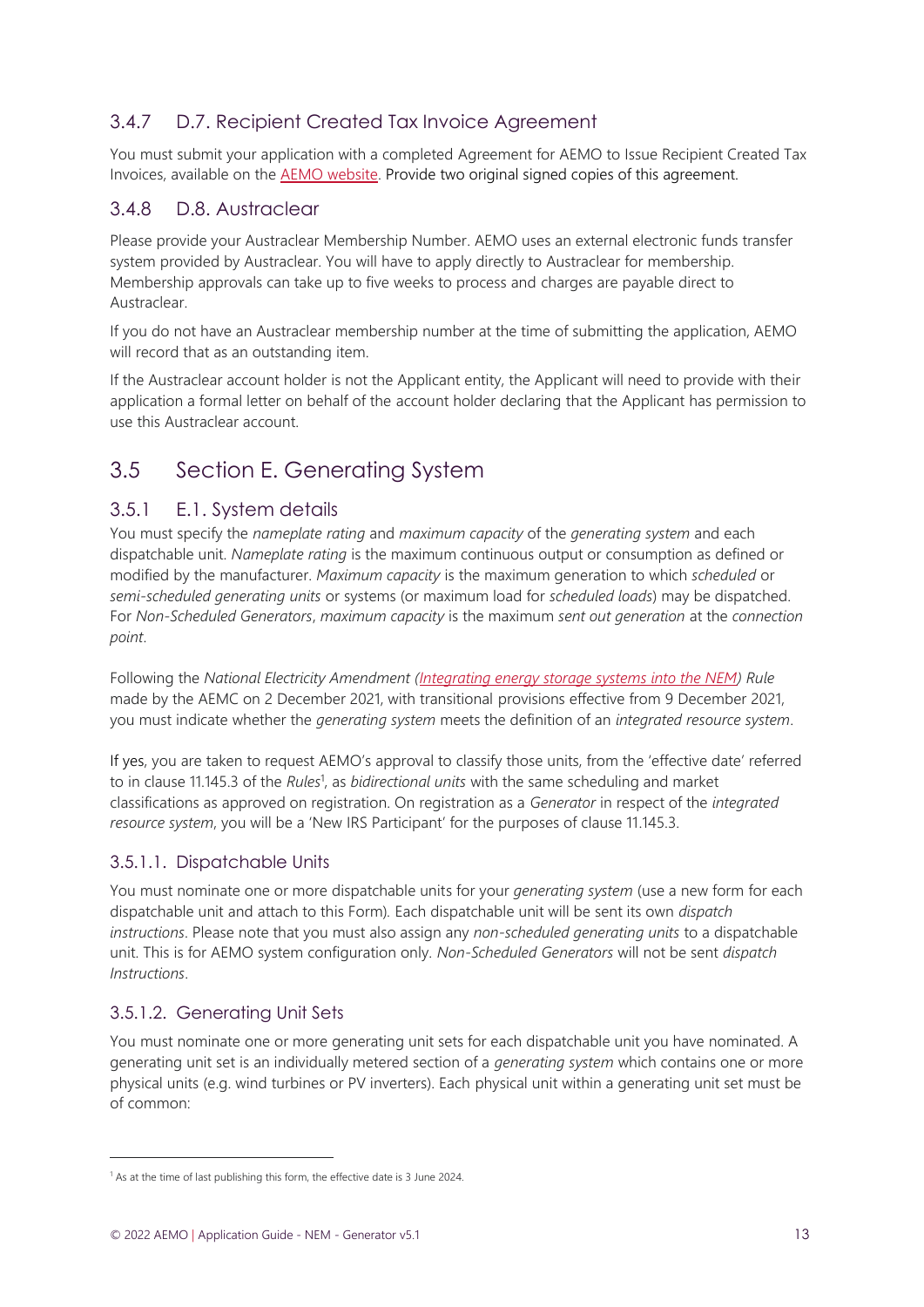- NMI
- Connection point
- Classification
- Technology

You must identify the number of physical units in each generating unit set. Please note that for solar and battery systems, this is defined by the number of inverters.

You must classify each generating unit set as either:

- scheduled, semi-scheduled or non-scheduled
- market or non-market

An explanation and examples of *generating unit* classifications are provided in AEMO's Guide to Generator Exemptions and Classification of Generating Units.

Information to support exemption from *central dispatch* (that is, classification as a *non-scheduled generating unit*) is to be submitted as an attachment to this section. You must provide information on each *generating unit*, together with the evidence of the eligibility of each *generating unit* to be classified in the selected category.

#### 3.5.1.3. Start-Type

You must specify whether scheduled generating unit sets are of 'Fast' or 'Slow' start-type. Fast start generating units can synchronise and increase generation within 30 minutes of receiving an instruction from AEMO. *Slow start generating units* cannot do this.

#### 3.5.1.4. Ramp Rate Targets

The registered *ramp rate* (MW/minute) sets an upper limit on the *ramp rate* that will be accepted in a generator offer. Generator offers with *ramp rates* that exceed the registered *ramp rate* will be rejected.

The targeted change in a dispatchable unit's output sent via *dispatch instruction* will never exceed the maximum capacity of that unit divided by five. Hence the registered ramp rate should not exceed the higher of 20% of the unit's maximum capacity (expressed as MW/min), or the sum of the minimum ramp rate requirements for each individual *generating unit* if the unit is aggregated, even if the plant is physically capable of a higher ramp rate. The minimum ramp rate for an individual *generating unit* is the lower of 3 MW/min, or 3% of that unit's maximum capacity, expressed as MW/min, rounded down to the nearest whole number greater than zero.

*Semi-scheduled generators* may classify multiple *generating units* as a single *generating unit* under clause 2.2.7(i) of the *Rules* or aggregate their *generating units* under clause 3.8.3(a) of the *Rules.*

#### 3.5.1.5. Identifiers

When you first submit your application form, you must suggest Station IDs, Dispatchable Unit IDs and Generating Unit Set IDs. AEMO will advise you of the suitability of these suggestions prior to registration approval and request you to update them on the application form if necessary. Please take care in nominating these IDs as changes once IDs have been allocated are not supported. The following guidelines also apply to both *generation* and *market load* IDs:

- All IDs are a maximum of 8 characters.
- IDs containing only alphanumeric characters are preferred. Underscores are not acceptable.
- Station IDs, DUIDs and Generating Unit Set IDs must intuitively represent the full power station name or load name.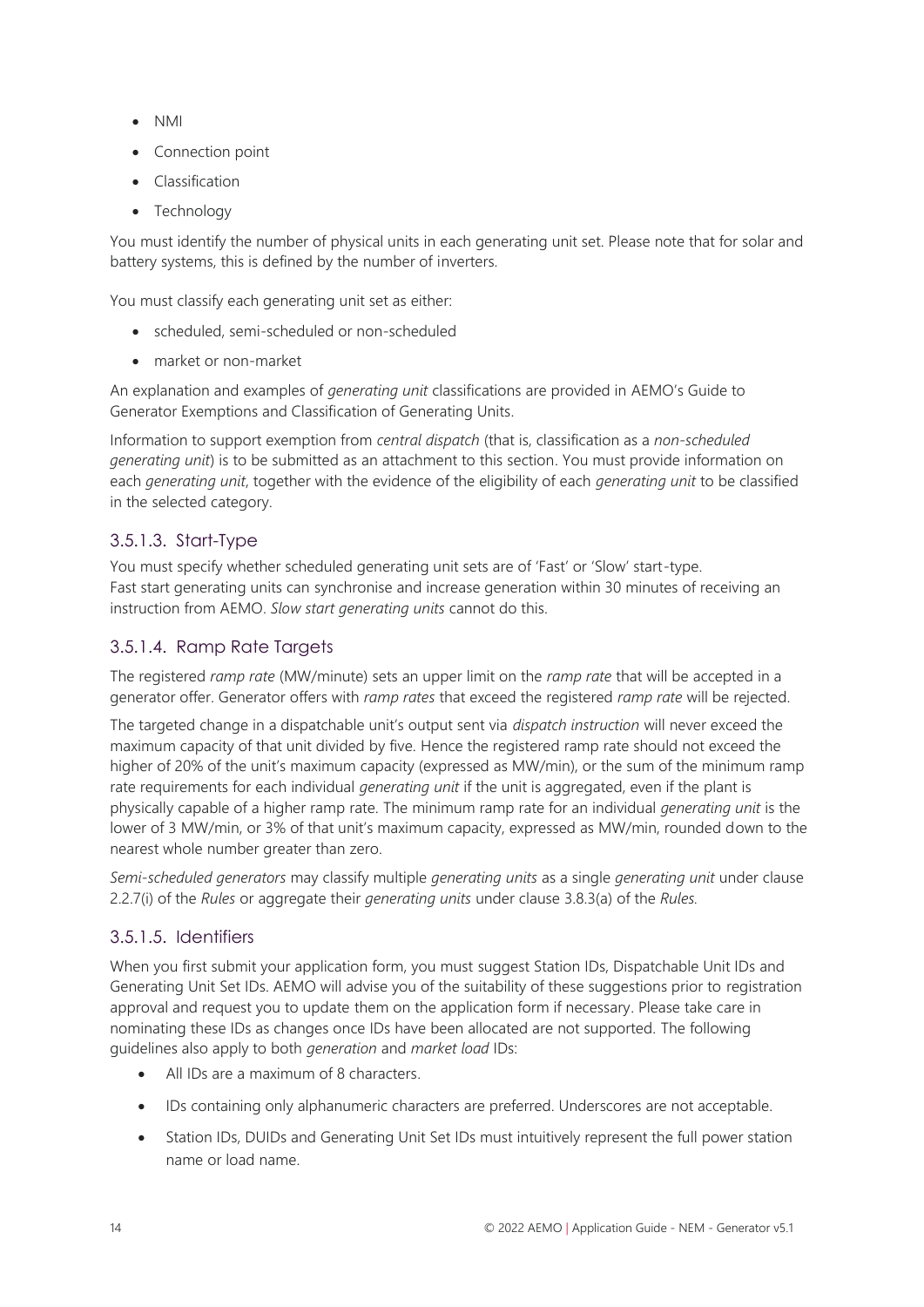- Station ID or DUID must not contain any reference to the owner of the power station or load.
- For the DUID the final character must be a unique number which identifies the unit or load number. Even if only a single (or aggregated) unit is planned the DUID should still end in 1. For any additional units the number should increase sequentially.
- For consistency new units at an existing station should follow the existing DUIDs.
- Where there is a single Generating Unit Set under a Dispatchable Unit, it is acceptable for the Generating Unit Set ID to be the same as the Dispatchable Unit ID.
- Where there are multiple Generating Unit Sets under a Dispatchable Unit, please order the Generating Unit Sets.
- Example IDs for 'Blue Sky Power Station':
	- o Suppose this power station has 2 dispatchable units. Each dispatchable unit contains a single generating unit set.
		- Station ID: 'BLUESKY'
		- DUIDs: 'BLUESKY1' and 'BLUESKY2'
		- Generating Unit Set IDs: 'BLUESKY1' and 'BLUESKY2'
	- o Suppose this power station has two dispatchable units. The first dispatchable unit contains one generating unit set and the second dispatchable unit contains two.
		- **■** Station ID: 'BLUSKY'
		- DUIDs: 'BLUSKY1' and 'BLUSKY2'
		- Generating Unit Set IDs: 'BLUSKY1', 'BLUSKY2A' and 'BLUSKY2B'

#### 3.5.2 E.2. Scheduled generating units

Where the dispatchable units you nominate contain multiple *scheduled generating units,* you are indicating to AEMO that you wish to aggregate these units for the purposes of *central dispatch* in accordance with clause 3.8.3(a) of the *Rules*.

Please check the appropriate checkboxes to confirm the documents are attached.

#### 3.5.3 E.3. Semi-scheduled generating units

Where the dispatchable units you nominate contain multiple *semi-scheduled generating units* (e.g. multiple wind turbines or PV inverters), you are indicating to AEMO that you wish to classify all *generating units* in the dispatchable unit as one *generating unit* in accordance with clause 2.2.7(i) of the *Rules*. Please contact AEMO if you wish to aggregate *semi-scheduled generating units* under clause 3.8.3(a) of the *Rules* or if any of your *semi-scheduled generating units* (e.g. wind turbines or PV inverters), exceed a capacity of 6MW.

Please note that due to a system limitation, wind and solar *generating units* cannot be formally aggregated into a single dispatchable unit. Please contact AEMO to discuss this matter further if this was your intention.

Please check the appropriate checkboxes to confirm the documents are attached.

#### 3.5.3.1. Energy Conversion Model

It is recommended that you provide AEMO with the *energy conversion model* for *semi-scheduled generating units* at least three months before you plan to commence participating in the market as a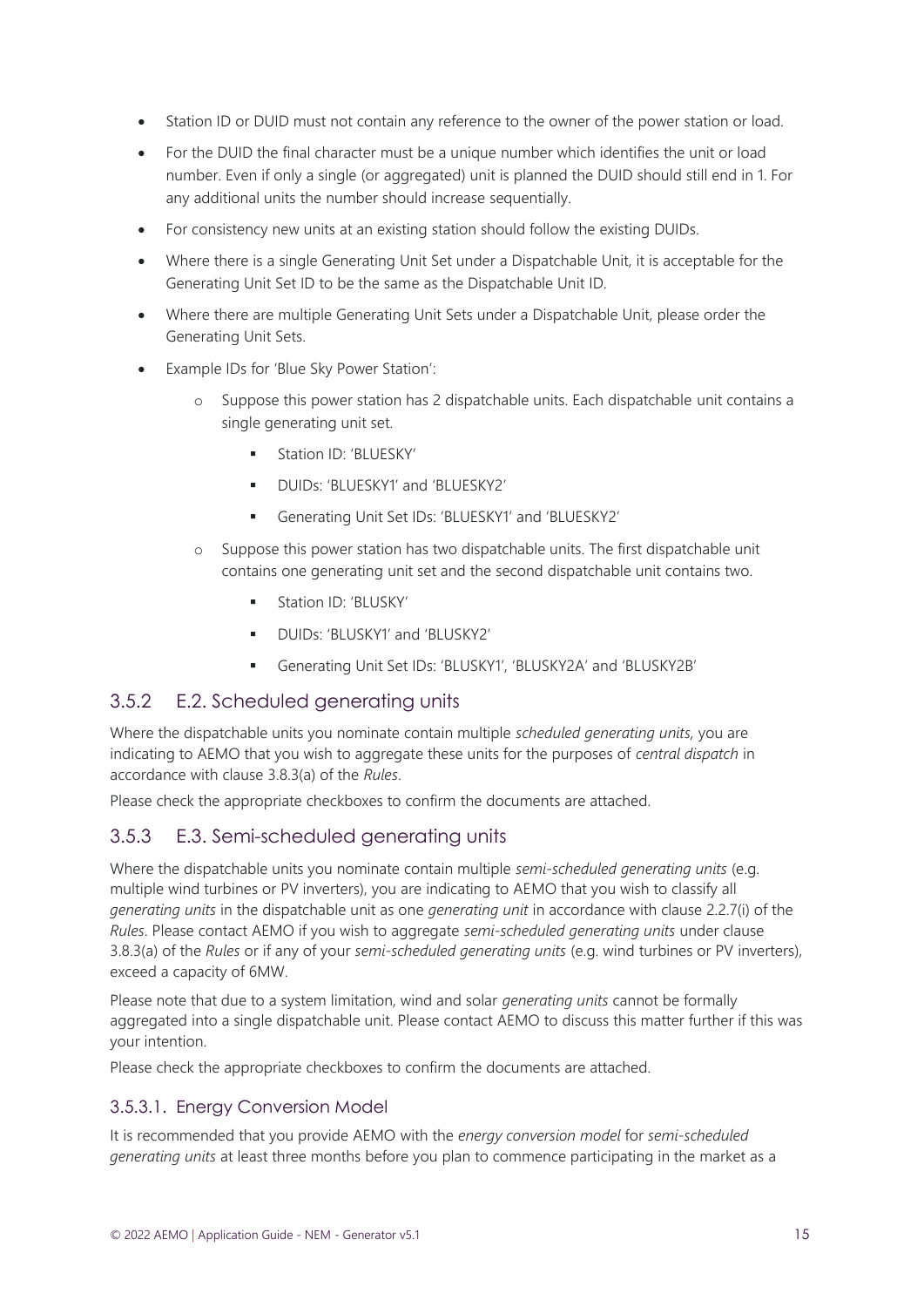*Semi-Scheduled Generator*. This is to allow AEMO time to prepare the model for use in AEMO's wind or solar forecasting system. Guidelines for *energy conversion models* are available on the AEMO website

### 3.5.4 E.4. Non-scheduled generating units

If you intend to classify units as *non*-*scheduled generating units*, please confirm their *nameplate rating* is between 5 MW and 30 MW if they are connected to a battery system.

Please provide the basis and accompanying documentation on which your application is supported.

#### 3.5.5 E.5. Status and duration

Confirm if the *generating system* has previously commissioned or not and provide energisation and registration target dates.

#### 3.5.5.1. Expected Closure Year

All *Scheduled Generators* and *Semi-Scheduled Generators* are required to provide the *expected closure year* which you expect the generating system (or units within the system) to cease supplying electricity to the grid.

The *expected closure year* should be provided via AEMO's Supply Forecasting Generator Survey application, which has been created to replace the IMAGE portal and associated data collected via email.

The Generator Survey application can be accessed via AEMO's Electricity Market Management System (EMMS) portal, and will be used to:

- gather crucial information needed for AEMO's planning and forecasting publications such as the ESOO and the ISP, and
- accept standing data, including the generator *expected closure year*.

For instructions and assistance on how to log in to the portal, please contact AEMO's Support Hub at Support.Hub@aemo.com.au or call 1300 236 600.

Further, if a *Scheduled Generator* or *Semi-Scheduled Generator* is planning to terminate any of its classifications of *generating units*, it must officially notify AEMO in writing, giving details of the *closure date*, which must be no earlier than three years from the date of the notice (subject to any exemption the AER may grant).

Generators are required to comply with these provisions from 1 September 2019.

These formal notices should be sent to onboarding@aemo.com.au and will be published on the NEM Registration and Exemption list.

Once registered, you will need to update AEMO if your closure plans change. Please refer to the requirements in clauses 2.2.1(e)(2A) and 2.10.1 of the *Rules* for details of these requirements.

Please clearly mark all attachments as 'Attachment to Section C' and number each page consecutively.

#### 3.5.6 E.6. Operational and System Readiness

The operation of the *power system* requires participants to have robust communication mechanisms and 24-hour operational capabilities in place prior to registration and commissioning. Among many other things, operational obligations outlined within the NER require *Generators* to:

- nominate personnel who will receive and act on operational communications;
- maintain up-to-date contact details of nominated operational personnel with AEMO;
- provide two independent telephone system numbers for each nominated operational personnel and control centre (mobile phone numbers only are not acceptable);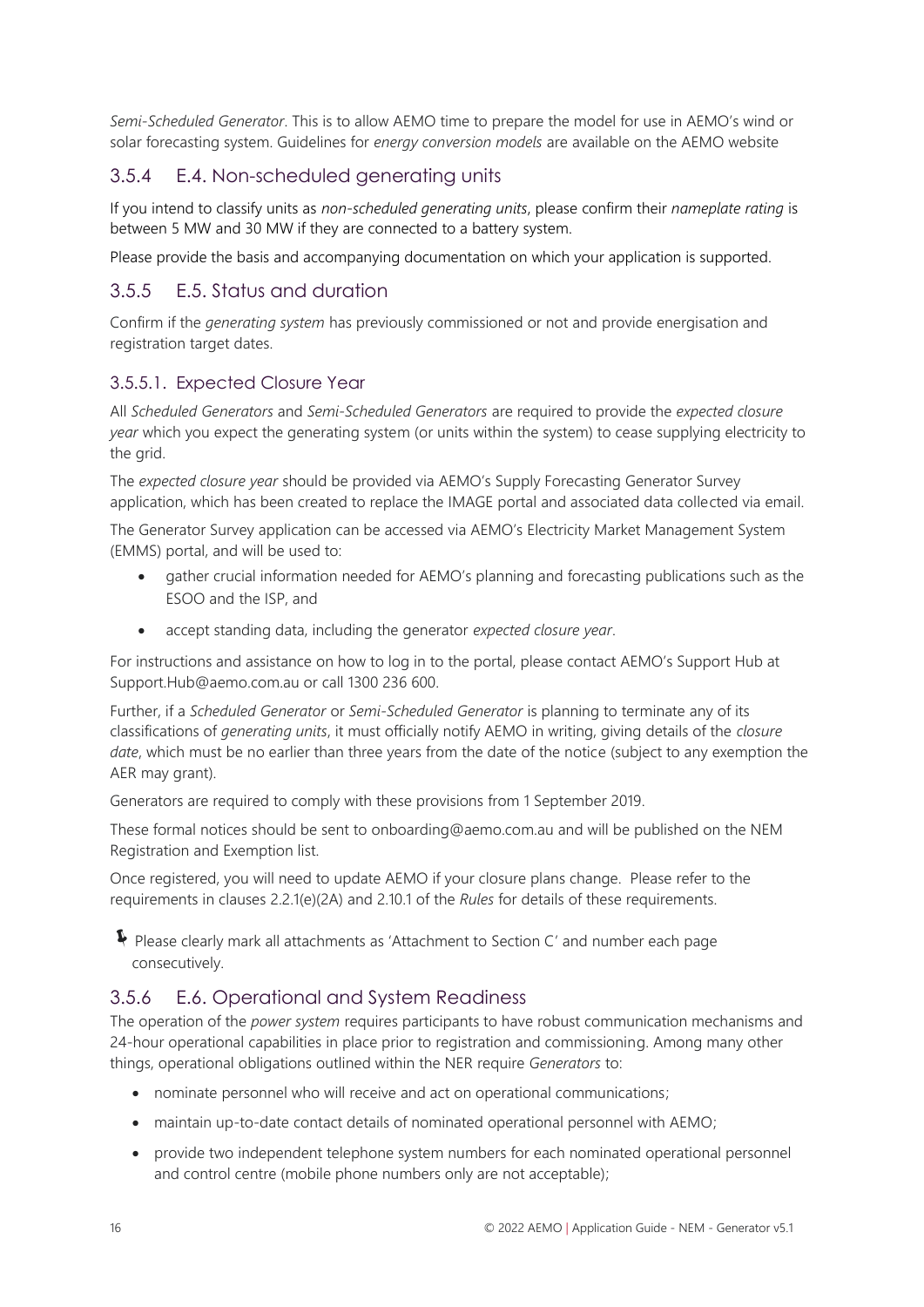- maintain both independent telephone systems in good repair and investigate communication faults within 4 hours;
- establish and maintain a form of electronic mail facility as approved by AEMO;
- notify AEMO of settings or model updates, and circumstances affecting plant operation that could affect AEMO's management of power system security;
- ensure that appropriate personnel are available at all times to receive and immediately act upon instructions from AEMO (24/7 operational coverage)<sup>2</sup>; and
- for *Semi-Scheduled Generators*, ensure that every *semi-scheduled generating unit* is at all times able to comply with its latest *dispatch offer*<sup>3</sup> .

Prior to registration, *Generators<sup>4</sup>*, must provide AEMO evidence of their operational and system readiness, and demonstrate they are able to:

- participate in bidding and *central dispatch* processes; and
- ensure appropriate personnel are always available to receive and immediately act upon *dispatch instructions* and operational communications on a 24/7 basis.<sup>5</sup>

To demonstrate your operational readiness, you must attach to your application form:

- a diagram which shows the roles of the individuals responsible for daily bidding and physical control of your *generating system*, including details of their expertise;
- a description of how 24/7 operational coverage<sup>6</sup> will be maintained, to ensure appropriate personnel are available at all times to receive and immediately act upon instructions issued by AEMO. This should include, but is not limited to:
	- details on how you intend to receive and immediately act upon *dispatch instructions* and other operational instructions for physical plant operation on a 24/7 basis;<sup>7</sup>
	- details on who will and how you intend to submit bids, including rebids, and comply with the latest generation offer; and
	- details of the systems in place for 24-hour access to AEMO systems, in particular AEMO's MMS portal;
- details of the two independent voice communications systems established for the generating system, to give or receive operational communications. Applicants must provide for each nominated operational person and control centre two independent telephone communication system numbers (mobile phone numbers are not acceptable); and  $8$
- details of the data communication systems established for the generating system to connect to AEMO systems.
- a completed and signed Application Capability Declaration.

 $^2$  Example 1: operational personnel are available to adjust voltage set-points on a power station – either locally or remotely – regardless of the day of the week, or the time of the day,

Example 2: appropriate systems are in-place to receive and follow dispatch instructions via bidding systems and backup by AEMO's MMS portal,

<sup>3</sup> Note that any change in the commercial availability of *semi-scheduled generating units* must be communicated to AEMO by rebidding.

<sup>4</sup> Please note that *Non-Scheduled Generators* may also be required to provide information relating to *dispatch*. AEMO will advise if you are required to provide associated supporting information.

<sup>&</sup>lt;sup>5</sup> For both market dispatch and physical operations of plant

<sup>6</sup> Please note 24/7 bidding operations is not considered the same as 24/7 physical generation operations (who can physical adjust plant).

<sup>&</sup>lt;sup>7</sup> For example: details on how operational personnel are available to adjust voltage set-points on a power station – either locally or remotely – regardless of the day of the week, or the time of the day,

<sup>&</sup>lt;sup>8</sup> Registered Participants are required to maintain both telephone communication systems in good repair and investigate communication faults within 4 hours.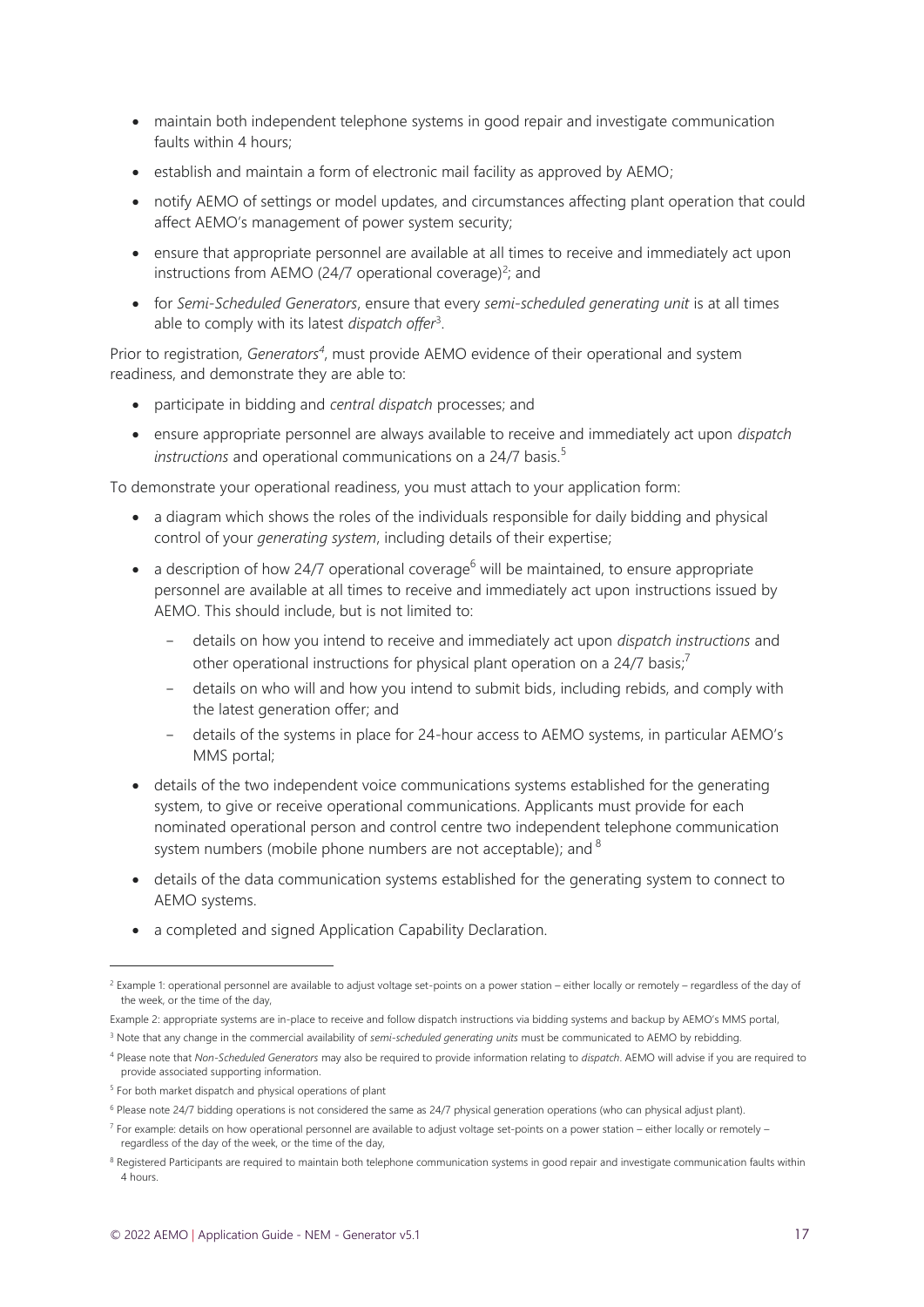To demonstrate your system readiness, you will be asked to submit evidence you can use AEMO's preproduction systems once you have been configured to do so. You will be required to submit screenshots of;

- the first energy offer that you are likely to submit post commissioning, and acknowledgment of successful submission [for scheduled and semi-scheduled generating units],
- an MT PASA availability profile and acknowledgment of successful submission [for scheduled generating units],
- an intermittent generator availability profile (upper MW limit and turbine/inverters unavailable) and acknowledgment of successful submission, for both energy availability (HH) and MTPASA availability (daily) [for semi-scheduled generating units and other intermittent generating units required to submit an energy conversion model],
- receipt of dispatch target (MW) [for scheduled generating units], and
- receipt of semi-dispatch cap (MW and flag) [for semi-scheduled generating units].
- Please clearly mark all attachments as **'***Attachment to Section E'* and number each page consecutively.

#### 3.5.7 E.7. Energy dispatch instructions

AEMO's primary interface for dispatch instructions is either AEMO's *automatic generation control system*  (AGC) (for energy and regulation services only) or the Electricity Market Management System (MMS) Data Interchange.

*Market Participants* may choose to receive 5-minute *dispatch instructions* via SCADA but must be aware that AEMO considers this a secondary system and cannot monitor successful transmission of SCADA signals.

AEMO seeks to provide *Market Participants* with *dispatch* (energy and FCAS) targets and *semi-dispatch* caps in a reliable and robust way. The MMS Data Interchange system has been designed for this.

Although AEMO's SCADA can be used to provide dispatch targets, AEMO cannot ensure that the target is sent to and received by a *Market Participant*. Any interruptions to the SCADA signal could be in AEMO's systems or NSP systems and may not be visible to AEMO. As such, a participant could be using an old or incorrect target and might be declared non-conforming as a result.

The AGC, which uses the SCADA communication paths, does not have this issue as the AGC recalculates the setpoints and sends the signals every 4 seconds.

<span id="page-17-1"></span><span id="page-17-0"></span>Please clearly mark all attachments as '*Attachment to Section E'* and number each page consecutively.

## 3.6 Section F. Classification as a Market Generating Unit

Clause 2.2.4(d) of the *Rules* provides:

"A *Market Generator* must purchase all electricity *supplied* through the *national grid* to the *Market Generator* at that *connection point* from the *spot market* and make payments to AEMO for such electricity supplied at the *connection point* as determined for each *trading interval* in accordance with the provisions of Chapter 3."

Appendix 1 of this Guide explains when *Market Generators* can be taken to purchase electricity under this provision.

*Market Generator* applicants who may need to draw electricity from the *network* (i.e. purchase through the *spot market*) must include supporting documentation to demonstrate that:

• the electricity will be used for the purpose of generating electricity; and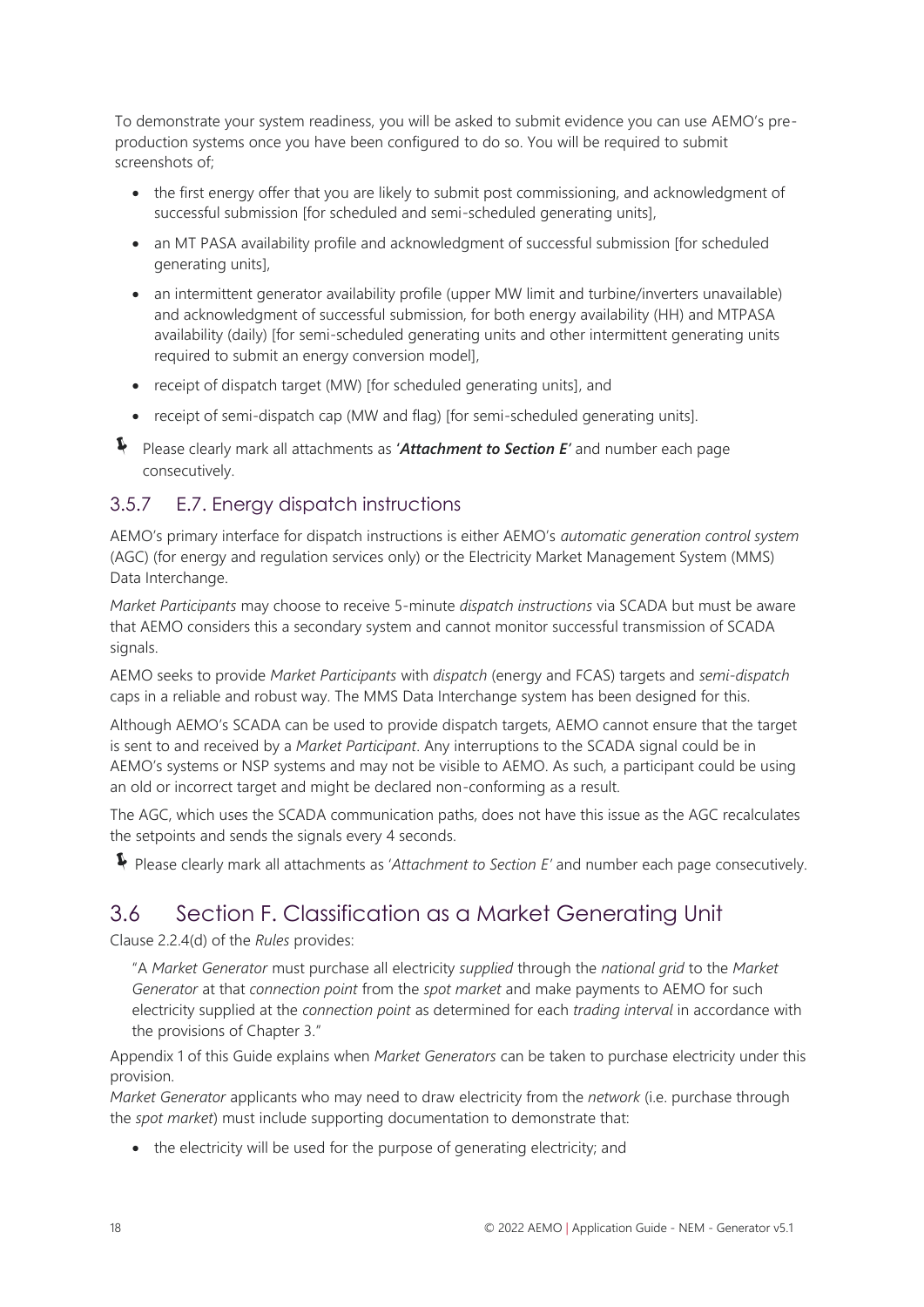• all power station *connection points* are part of the overall *connection* of the *generating system* to the *network*.

If the Applicant cannot demonstrate both requirements, then those purchases must be made through a *Market Customer*. You can either register as a *Market Customer* yourself or purchase the electricity from a third party who is a *Market Customer*. Please identify the *Market Customer* who will be *financially responsible* for *load* that does not meet both requirements.

<span id="page-18-2"></span><span id="page-18-0"></span>Please clearly mark all attachments as '*Attachment to Section F'* and number each page consecutively.

## 3.7 Section G. Compliance with Technical Requirements

In Section G you must confirm that your *generating system* is exempt from the technical requirements of Chapter 5 of the *Rules* or will be able to meet or exceed its *performance standards*.

The conditions for *connection* of *Generators* do not apply to your *generating system* if you are eligible for the standing exemption from registration in respect of the *generating system* and the *generating system* is *connected* or intended for use in a manner the *Network Service Provider* considers is unlikely to cause a material degradation in the quality of *supply* to other *Network Users*. The application form lists the information required if you are claiming exemption from these requirements.

If you are registering in respect of a *generating system* that has already been classified in the *NEM*, you may use existing information to support your application. The application form lists the information that must be provided.

If you are registering in respect of a new *generating system* or adding new *generating units* to an existing *generating system* that has already been classified (modified *generating system*), then you must provide the following:

• Generator Performance Standards

You must attach the *performance standards* for your *generating system*.

• Technical information submission

You must submit the R1 technical information for your *generating system* to your *Network Service Provider* and AEMO to assess and confirm *plant* performance for the purposes of assessing your application for registration and for ongoing *power system security* assessment. You must confirm if the R1 technical information has been submitted and when it was sent. If the R1 technical information has not been submitted yet, you must send it to your *Network Service Provider* and cop[y NEM.connections@aemo.com.au.](mailto:NEM.connections@aemo.com.au)

Please refer to AEMO website for relevant templates, checklists and guidelines.

Please clearly mark all attachments as '*Attachment to Section G'* and number each page consecutively.

## <span id="page-18-3"></span><span id="page-18-1"></span>3.8 Section H. Local Black System Procedures

Clause 4.8.12 of the *Rules* requires *Generators* to develop *local black system procedures* for each of their *power stations* and submit them to AEMO for approval. Guidelines for preparing *local black system procedures* are available on the AEMO website.

This information is required to allow AEMO to understand the likely condition of *generating systems*  following a *black system* event and any constraints or conditions of operation that would apply during the restoration process. AEMO needs to confirm there are no inconsistencies between your *local black system procedures* and AEMO's own *system restart plan*. Accordingly, you must provide AEMO with any relevant technical information that may affect the capabilities or performance of your *generating unit(s)* in a system restart scenario.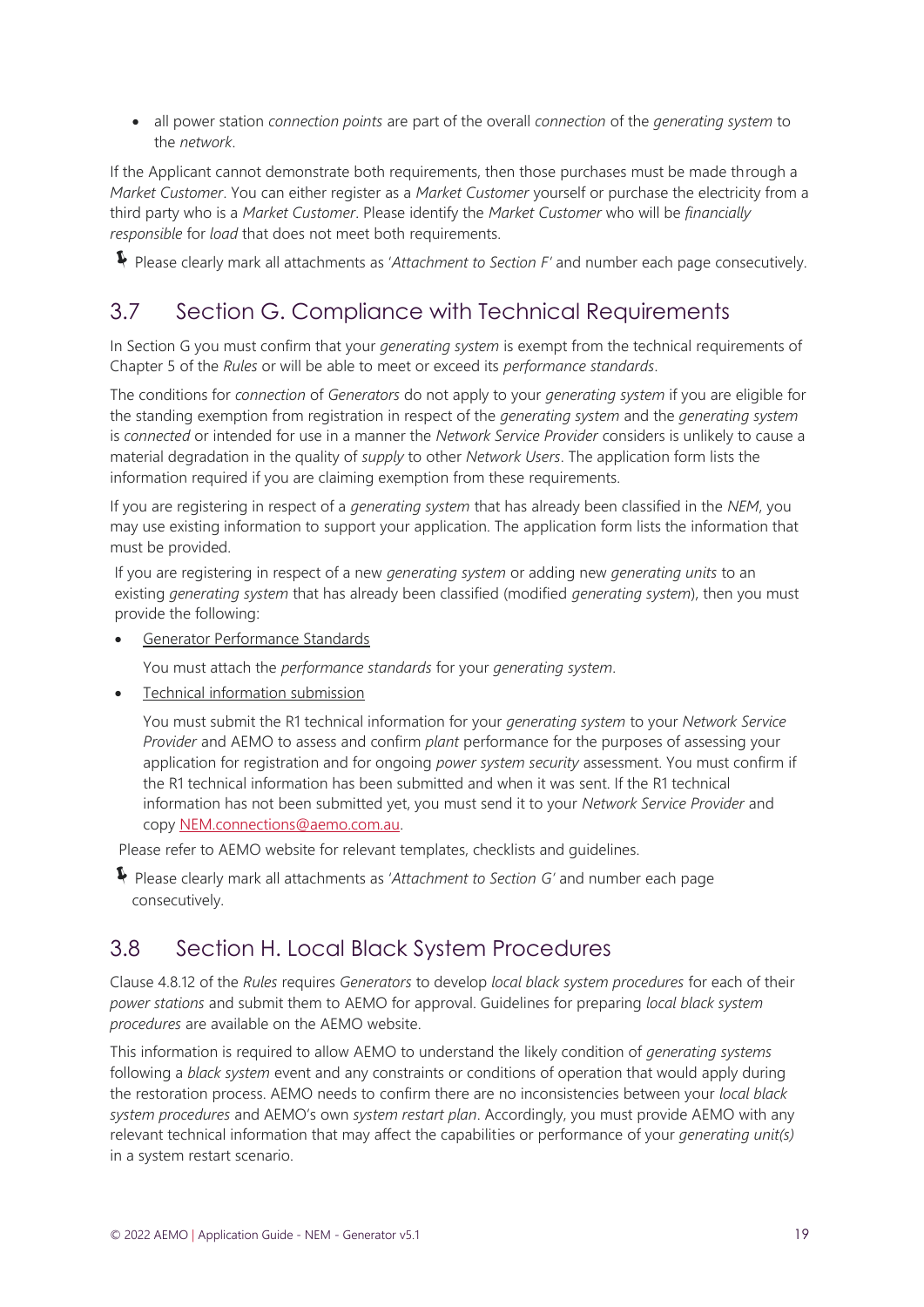Please clearly mark all attachments as '*Attachment to Section H'* and number each page consecutively.

# <span id="page-19-1"></span><span id="page-19-0"></span>3.9 Section I. Metering

#### 3.9.1 Rules Requirements

In Section I you must confirm that the proposed *metering installation* will be able to meet the requirements of Chapter 7 of the *Rules*.

Under clause 5.3.7(g) of the *Rules*, a *Network Service Provider* and the *Registered Participant* must jointly notify AEMO that a *connection agreement* has been entered and forward the relevant technical details of the proposed *plant* and *connection* which includes the *metering installation* information.

Clause 7.2.1(a) of the *Rules* requires *metering* to be installed and operational prior to participation in the *market* in respect of the relevant *connection point*.

Clause 7.2.1(b) of the *Rules* provides that AEMO may refuse to permit a *Registered Participant* to participate in the *market* if clause 7.2.1(a) has not been complied with.

#### 3.9.2 I.1. Connection point Details

The Connection Point Details is to be completed to satisfy the minimum requirements for the registration of Metering Connection Points as required under Chapters 5 and 7 of the *Rules*.

All fields must be supplied for AEMO to be able to conduct a full technical assessment (except where indicated below). Clarification of the information required for the Connection Point Details are provided below:

| Connection Point NMI(s):                                | National Metering Identifier (NMI) as advised by the Network<br>Service Provider.<br>If the NMI is not already registered in MSATS, provide<br>confirmation of the NMI from the Network Service Provider as an<br>attachment to Section I.<br>If generating system is within an embedded network (EN), provide                         |
|---------------------------------------------------------|----------------------------------------------------------------------------------------------------------------------------------------------------------------------------------------------------------------------------------------------------------------------------------------------------------------------------------------|
|                                                         | the parent connection point NMI(s).                                                                                                                                                                                                                                                                                                    |
| Special site or Technology<br><b>Related Conditions</b> | Refer to Rules 7.8.12 - Special Site or Technology Related<br>Conditions.                                                                                                                                                                                                                                                              |
|                                                         | If there is an existing algorithm for the connection point(s),<br>provide a copy of the algorithm as an attachment.                                                                                                                                                                                                                    |
|                                                         | All new algorithms require AEMO approval.                                                                                                                                                                                                                                                                                              |
|                                                         | Algorithms are not an acceptable substitute for actual metering<br>installations that meet NER requirements. As such, a detailed<br>explanation why an algorithm is required and why compliance<br>with other NER metering installations clauses are not able to be<br>achieved, is to be provided with the request for consideration. |
| Physical Address of connection<br>point:                | Physical address at which the generating system connection point<br>is situated including street, suburb/town and postcode.                                                                                                                                                                                                            |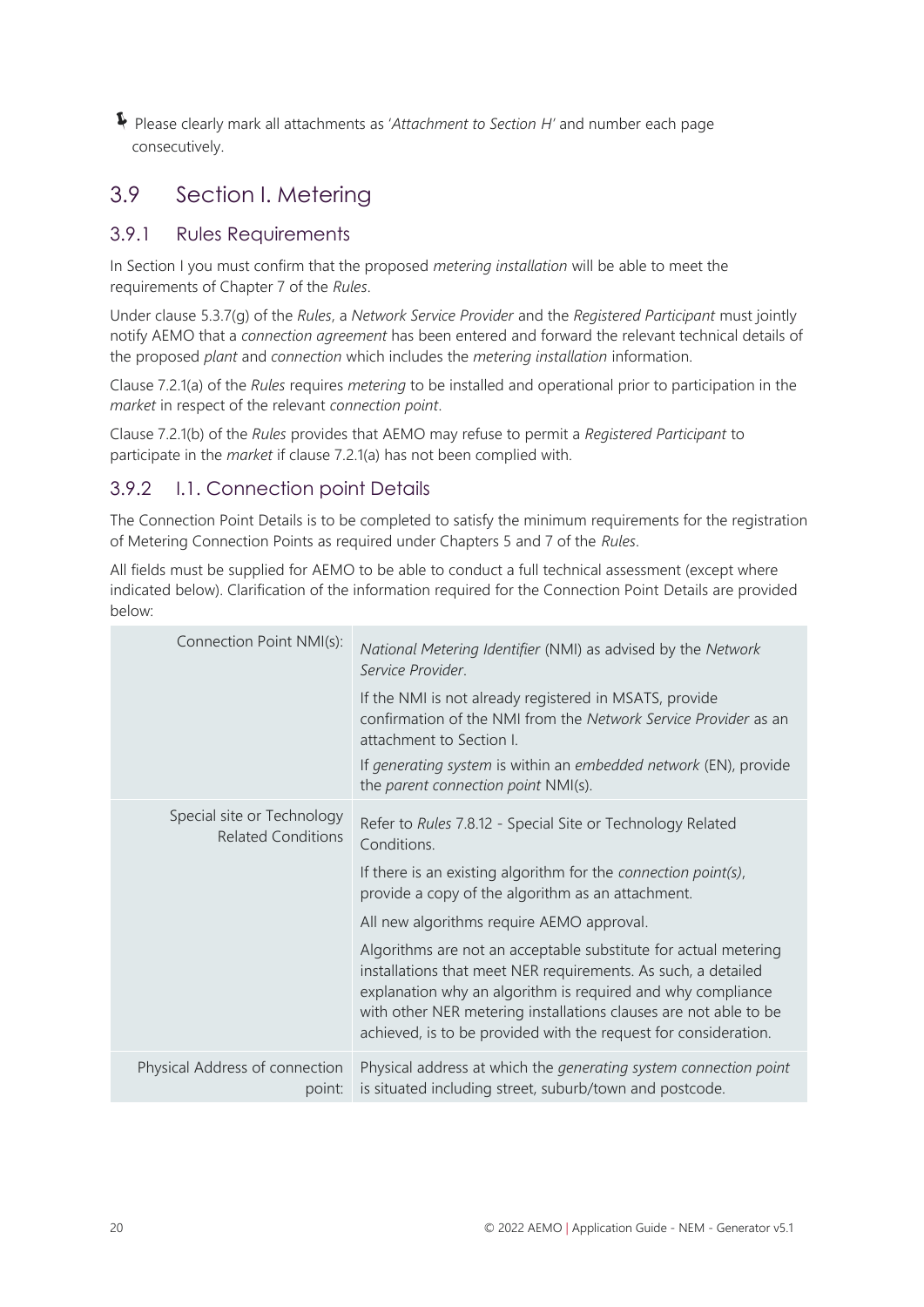| Physical Location of connection<br>point:                                                                                    | A specific statement that clearly details the physical locality of the<br>connection point is situated as per the Applicant's connection<br>agreement.<br>AEMO needs to understand where the connection point is in<br>relation to the metering installations.<br>(E.g. At 66KV Circuit Breaker 12345 on the low voltage side of<br>Transformer 1 at Substation XYZ).                                                                                                                                                                                                      |
|------------------------------------------------------------------------------------------------------------------------------|----------------------------------------------------------------------------------------------------------------------------------------------------------------------------------------------------------------------------------------------------------------------------------------------------------------------------------------------------------------------------------------------------------------------------------------------------------------------------------------------------------------------------------------------------------------------------|
| Single line (schematic) diagram of<br>the installation showing the<br>connection point and revenue<br>metering installation: | Single Line diagram (SLD) of the connection point highlighting:<br>Revenue metering installation location details,<br>CT/VT location details,<br>$\bullet$<br>relevant switching system/s that control import/export to<br>$\bullet$<br>the national grid<br>asset boundaries and asset owners<br>$\bullet$<br>other assets and asset owners that could potentially be<br>$\bullet$<br>impacted by the installation.<br>Identify the drawing number and provide the drawing as an<br>attachment to Section I. (Drawings need to be re-sized with clarity<br>and accuracy). |
| The distance between the<br>Connection Point and the<br>revenue metering installation:                                       | Rule 7.8.7 requires the metering point to be as close as<br>practicable to the connection point.<br>Provide the distance (in metres) between the connection point<br>and the metering installation. A value must be entered.                                                                                                                                                                                                                                                                                                                                               |
| Detailed Wiring diagram of the<br>Metering Installation:                                                                     | Detailed Wiring diagram of the metering installation which must<br>clearly identify:<br>Revenue Metering<br>$\bullet$<br>Check Metering (when installed and required)<br>Meter Class Accuracy<br>Meter Make and Type<br><b>CT Class</b><br>VT Class<br><b>CT Ratio</b><br>VT Ratio<br>CT (Burden Rating)<br>VT (Burden Rated)<br>Identify the drawing number and provide the drawing as an<br>attachment to Section I. (Drawings need to be re-sized with clarity<br>and accuracy).                                                                                        |
| Distribution or transmission area<br>diagram showing the generation<br>system's relativity to TNI:                           | Drawing showing the proposed connection point relative to the<br>associated wholesale connection point and/or the TNI.                                                                                                                                                                                                                                                                                                                                                                                                                                                     |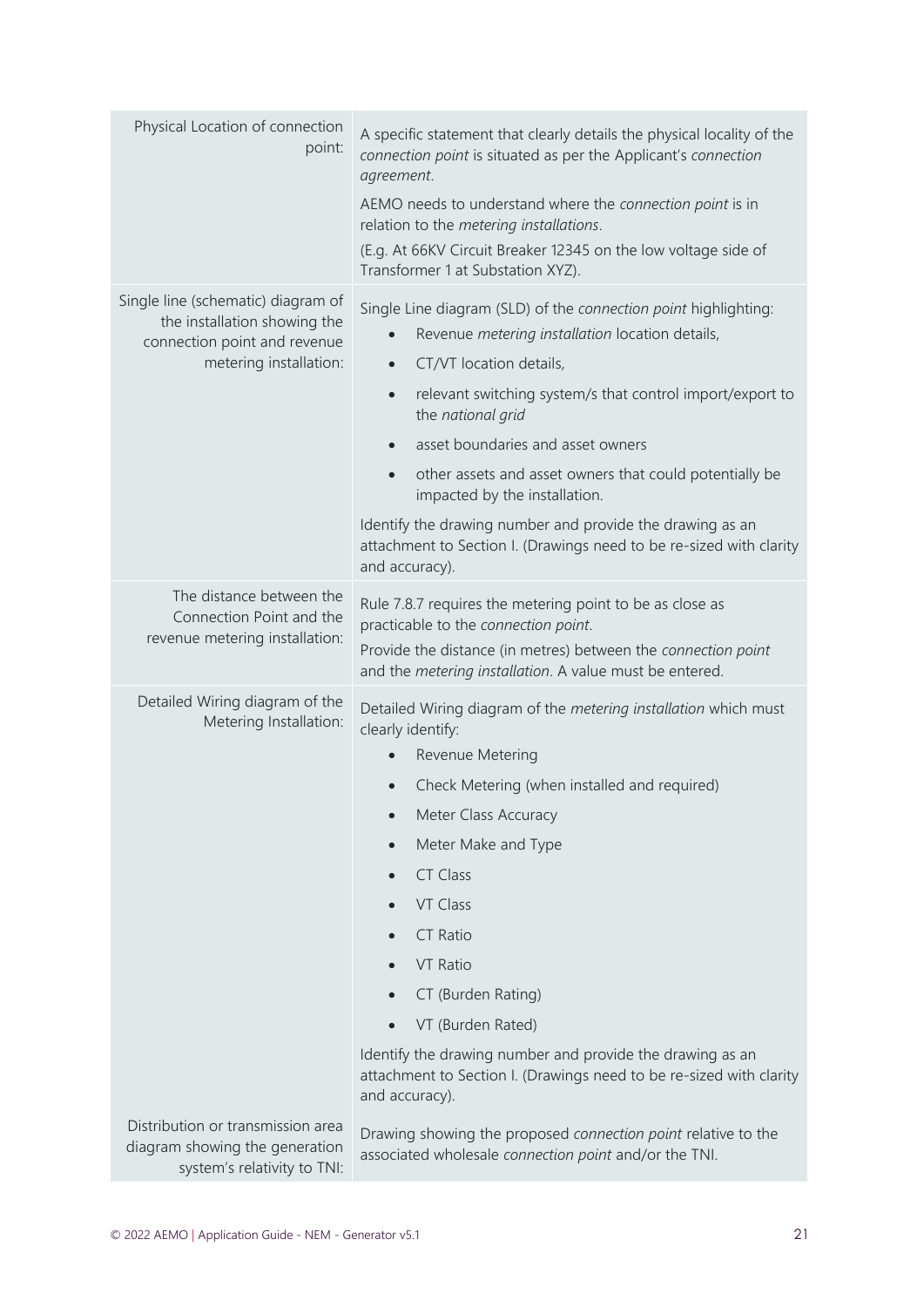Identify the drawing number and provide the drawing as an attachment to Section I. (Drawings need to be re-sized with clarity and accuracy).

These drawings should be obtainable from the DNSP or TNSP associated with the installation.

#### See example below:



#### **Distribution Loss Factor**

| DLF Code:                                                                                                                                                                      | DLF Code provided by the DNSP.                                                                                                                                                                                                                                                                                                                                                                                                                                                                                                                            |
|--------------------------------------------------------------------------------------------------------------------------------------------------------------------------------|-----------------------------------------------------------------------------------------------------------------------------------------------------------------------------------------------------------------------------------------------------------------------------------------------------------------------------------------------------------------------------------------------------------------------------------------------------------------------------------------------------------------------------------------------------------|
| DLF Value:                                                                                                                                                                     | DLF value as determined in accordance with approved<br>methodology.                                                                                                                                                                                                                                                                                                                                                                                                                                                                                       |
| If Generation >10MW, and<br>connected to the Distribution<br>Network, approval for site<br>specific Distribution Loss Factor<br>from the Australian Energy<br>Regulator (AER). | If the generating system will be connected to a distribution<br>network, and proposed generation is greater than 10MW, Rule<br>3.6.3 requires a site specific DLF to be created.<br><i>Rules</i> $3.6.3(b)(2)(i)(A)$ and $3.6.3(i)$ require a site specific DLF to be<br>derived from a methodology determined by the DNSP and<br>approved by the AER.<br>Where the generating system is connected to an EN, the ENO<br>must determine the loss factor between the child connection point<br>and the parent connection point. The DNSP is responsible for |
|                                                                                                                                                                                | determining the loss factor between the parent connection point<br>and the TNI. The site specific DLF for the child connection point is<br>the product of these two loss factors.                                                                                                                                                                                                                                                                                                                                                                         |
|                                                                                                                                                                                | Provide, as an attachment, the document detailing the<br>methodology and approval letter from the AER.                                                                                                                                                                                                                                                                                                                                                                                                                                                    |
| <b>Generation capacity</b>                                                                                                                                                     |                                                                                                                                                                                                                                                                                                                                                                                                                                                                                                                                                           |
|                                                                                                                                                                                | Feeder Capacity:   Capacity of the feeder in MVA or Amps                                                                                                                                                                                                                                                                                                                                                                                                                                                                                                  |
| Transformer Capacity:                                                                                                                                                          | Capacity of the transformer in MVA                                                                                                                                                                                                                                                                                                                                                                                                                                                                                                                        |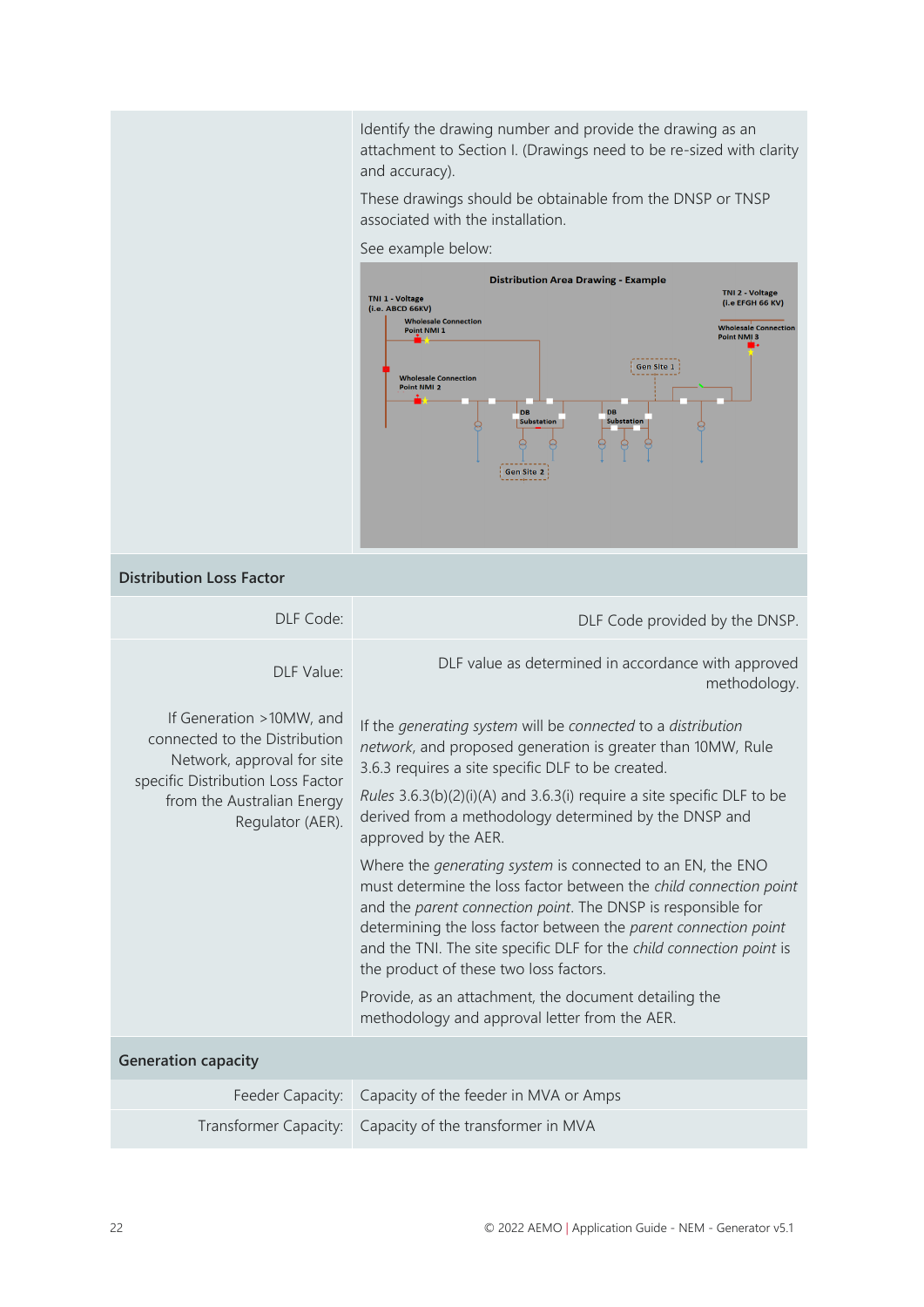| Generator Capacity: Capacity of the generating system. Provide MVA, MW and power<br>factor |
|--------------------------------------------------------------------------------------------|
| Annual Energy Generation:   Forecast energy generated in MWh per annum.                    |

## 3.9.3 I.2. Network Connection Details

| Is the Connection Point connected to a Network<br>other than a Registered Transmission or<br><b>Distribution Network?</b>                                  | Provide details of the Type of Network the<br>Connection Point is connected to if it is not<br>connecting to a Registered Transmission or<br>Distribution network. i.e., a private network or<br>other registered network.                                                                                                                                                                                                                                                                                                                                                                                                           |
|------------------------------------------------------------------------------------------------------------------------------------------------------------|--------------------------------------------------------------------------------------------------------------------------------------------------------------------------------------------------------------------------------------------------------------------------------------------------------------------------------------------------------------------------------------------------------------------------------------------------------------------------------------------------------------------------------------------------------------------------------------------------------------------------------------|
| Is this generating system connected to a<br>Dedicated Connection Asset (DCA)?                                                                              | Provide confirmation as to whether the<br>generating system will be connected to a DCA.                                                                                                                                                                                                                                                                                                                                                                                                                                                                                                                                              |
| Is this <i>generating system</i> connected to an existing<br><b>Dedicated Connection Asset?</b>                                                            | Provide confirmation as to whether the<br>generating system will be connected to an<br>existing DCA.<br>An existing DCA relates to unregulated<br>transmission connection assets where the<br>connection application was submitted prior to the<br>introduction of the DCA framework (1 July 2018).<br>If the generating system is to connect to an<br>existing DCA, advise whether the location of the<br>connection point is at the point of connection to<br>the Regulated Transmission Network or a<br>negotiated location within the existing DCA. If<br>negotiated, detail the location of the negotiated<br>connection point. |
| Is this generating system connected to a<br>Designated Network Asset (DNA)?                                                                                | Provide confirmation as to whether the<br>generating system will be connected to a DNA.<br>If the generating system is to connect to a DNA,<br>provide a single line diagram clearly indicating<br>the locations of both the connection point of the<br>generating system and the boundary point<br>(where DNA connects to regulated transmission<br>network).                                                                                                                                                                                                                                                                       |
| Regulated transmission node location name and<br>voltage level                                                                                             | This is the location where the installation or<br>Distribution Network connects to the Regulated<br>Transmission Network. At what voltage is this<br>connection at. If there is an existing TNI code at<br>this location it can be provided. A new code may<br>be established and with a unique MLF calculated.                                                                                                                                                                                                                                                                                                                      |
| If generating system is connected to a<br>distribution network or non-transmission<br>Network type, provide the NMI(s) located at the<br>Transmission node | If the generating system will be connected to a<br>distribution network or another non-transmission<br>Network type, provide the BULK classified NMI's<br>located at the transmission node to validate the<br>installations connectivity to the transmission<br>network.                                                                                                                                                                                                                                                                                                                                                             |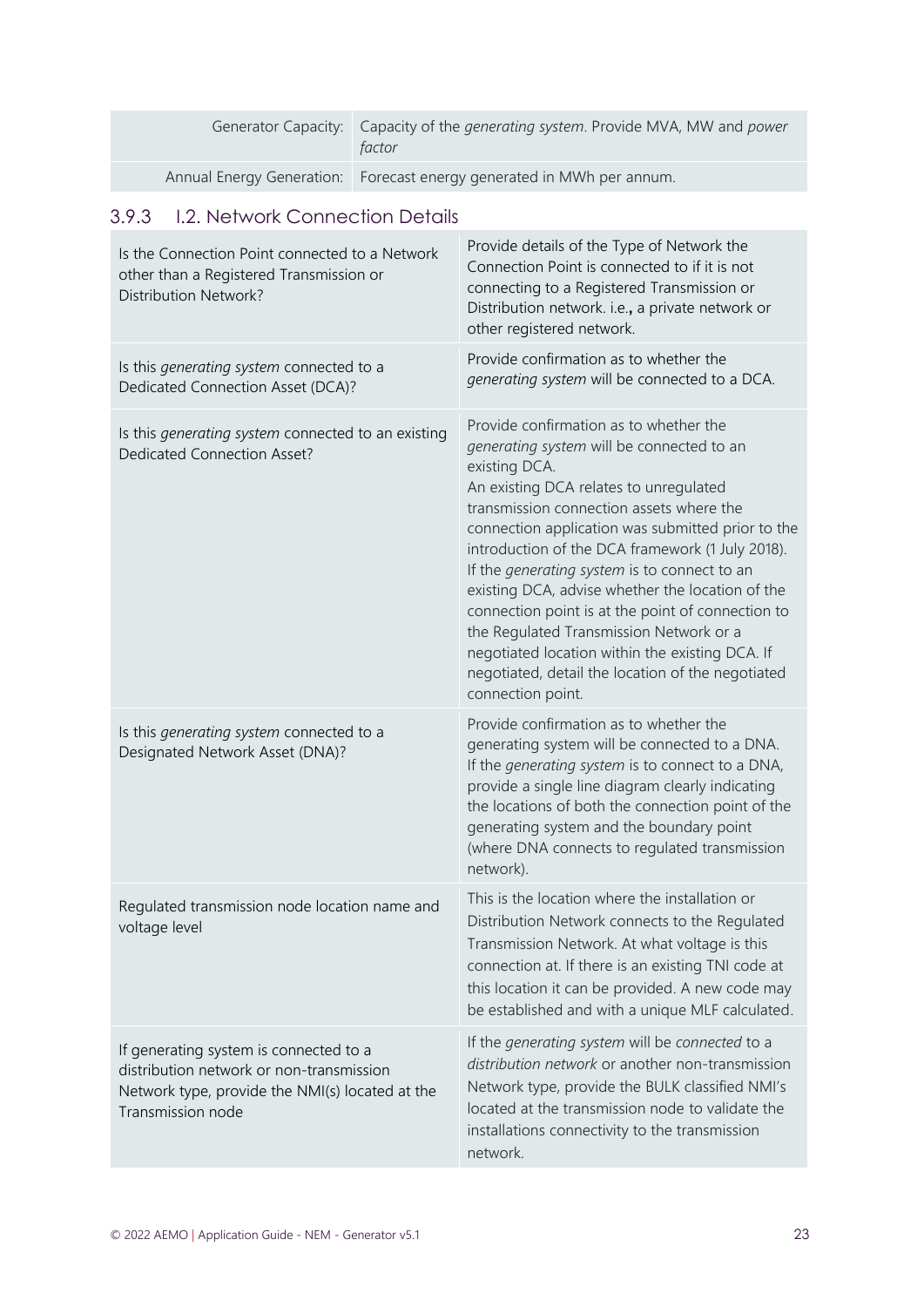| Is the Connection Point connected to a Network<br>other than a Registered Transmission or<br><b>Distribution Network?</b> | Provide details of the Type of Network the<br>Connection Point is connected to if it is not<br>connecting to a Registered Transmission or<br>Distribution network. i.e., a private network or<br>other registered network. |
|---------------------------------------------------------------------------------------------------------------------------|----------------------------------------------------------------------------------------------------------------------------------------------------------------------------------------------------------------------------|
|                                                                                                                           | This information is obtainable from the DNSP or<br>TNSP associated with the installation.                                                                                                                                  |

## 3.9.4 I.3. Metering Details

| Revenue metering installation details   |                                                                                                                                                                                     |
|-----------------------------------------|-------------------------------------------------------------------------------------------------------------------------------------------------------------------------------------|
| <b>Metering Coordinator</b>             |                                                                                                                                                                                     |
| Detail:                                 | Metering Coordinator (MC) for connection point                                                                                                                                      |
|                                         | For connection points that are connected to a transmission<br>network, only the TNSP or the FRMP may be appointed as the MC.<br>This party must be registered with AEMO as an MC.   |
|                                         | For connection points that are connected to a distribution network,<br>only a registered contestable MC may be appointed.                                                           |
|                                         | Review NER Chapter 7 Part C for all requirements relating to the<br>appointment of an MC.                                                                                           |
| <b>Metering installation</b>            |                                                                                                                                                                                     |
| Metering Installation Type<br>(S7.2.3): | Clause S7.4.3 of the NER defines the Meter Type requirements. The<br>metering installation must meet the accuracy requirements stated.                                              |
| <b>Meter Details</b>                    |                                                                                                                                                                                     |
| Meter Serial No:                        | Serial Number which identifies the meter installed. (add additional<br>rows if required).                                                                                           |
| Meter Make & Model:                     | Name of the manufacturer of the meter and the model of the<br>meter installed.                                                                                                      |
| Pattern Approval Cert No:               | The National Measurement Institute of Australia issues a certificate<br>of approval when an electricity meter is pattern approved. Provide<br>the Pattern Approval Cert No.         |
| Meter Class Accuracy:                   | Meter class accuracy must meet the minimum acceptable class or<br>standard of components as outlined in S7.4.3 of the Rules.                                                        |
| Is Meter Bi-Directional:                | A metering installation must be capable of separately recording<br>energy data for energy flows in each direction where bi-directional<br>active energy flows occur or could occur. |
| <b>Current Rating:</b>                  | The operating range of the meter in Amps.                                                                                                                                           |
| Meter Test Results:                     | Copies of the most recent meter test results conducted in<br>accordance with S7.6.2 of the Rules.                                                                                   |
|                                         |                                                                                                                                                                                     |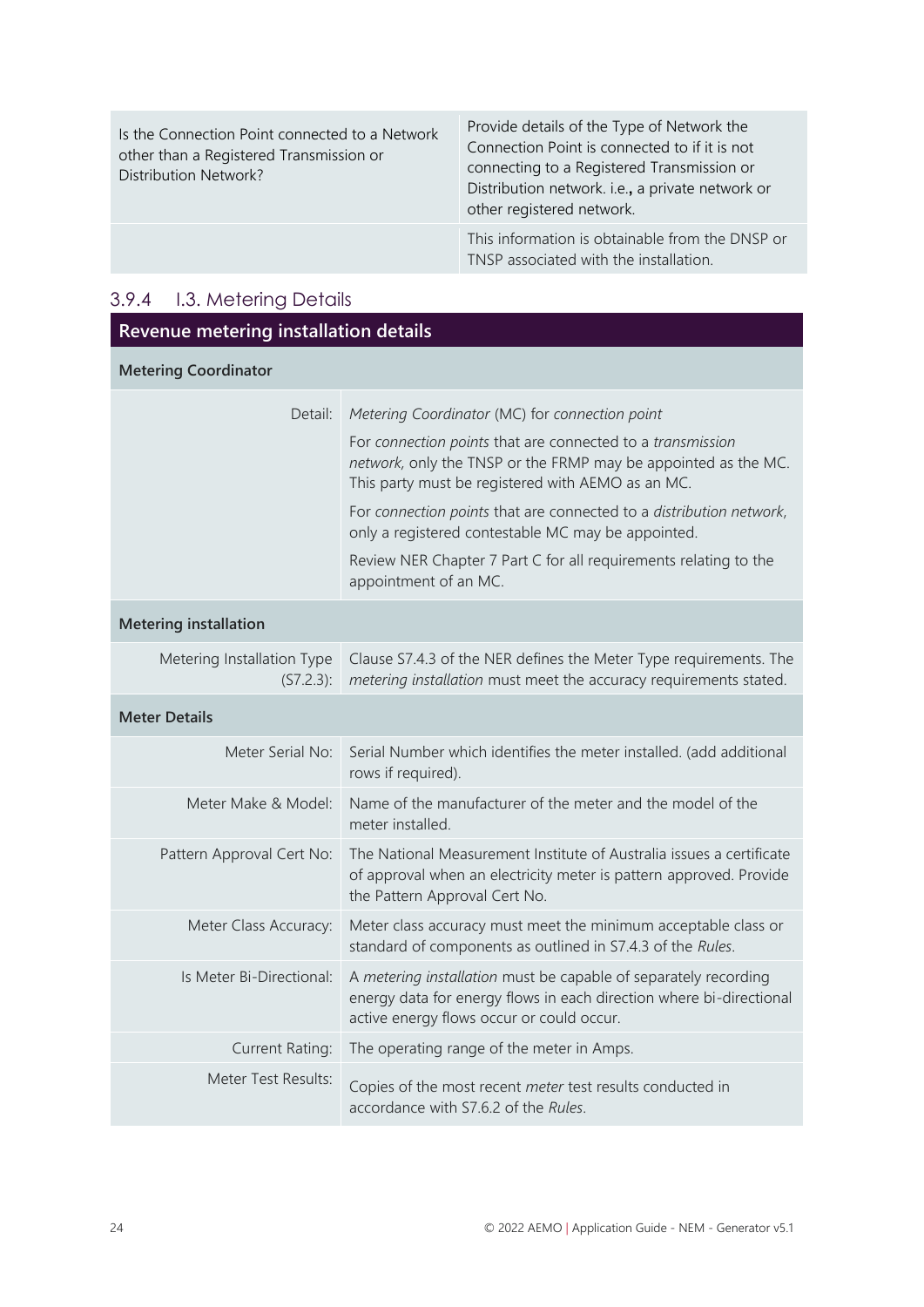| Revenue metering installation details   |                                                                                                                                                                                                                                                                                                                                                                                                                                                                          |
|-----------------------------------------|--------------------------------------------------------------------------------------------------------------------------------------------------------------------------------------------------------------------------------------------------------------------------------------------------------------------------------------------------------------------------------------------------------------------------------------------------------------------------|
|                                         | These results must show compliance with the relevant Australian<br>Standard or International Standard as identified in Metrology<br>Procedure Part A and must come from either a:<br>NATA laboratory or a body recognised by NATA under the<br>International Laboratory Accreditation Corporation (ILAC);<br>or<br>An accredited metering provider that has used NATA/ILAC<br>$\bullet$<br>traceable reference/calibration equipment as per<br>S72.3(b)(6) of the Rules. |
|                                         | The test results must meet the minimum allowable uncertainties<br>$(\pm)$ as per Table S7.6.1.1 of the Rules.                                                                                                                                                                                                                                                                                                                                                            |
|                                         | Provide the Meter Test Results as an attachment to Section I.                                                                                                                                                                                                                                                                                                                                                                                                            |
| Current transformer (CT) details        |                                                                                                                                                                                                                                                                                                                                                                                                                                                                          |
| CT Serial No:                           | Serial Number which identifies the current transformer installed.<br>(add additional rows if required).                                                                                                                                                                                                                                                                                                                                                                  |
| CT Ratios Available:                    | Provide the range of current transformer tap ratios available.                                                                                                                                                                                                                                                                                                                                                                                                           |
| <b>CT Connected Ratio:</b>              | Provide the connected ratio of the current transformer.                                                                                                                                                                                                                                                                                                                                                                                                                  |
| CT Burden (rated):                      | Provide the name plate burden rating of the current transformer in<br>VA.                                                                                                                                                                                                                                                                                                                                                                                                |
| CT Class:                               | Provide the class of the CT's installed. Current Transformer class<br>accuracy must meet the minimum acceptable class of components<br>as outlined in S7.4.3 of the Rules.                                                                                                                                                                                                                                                                                               |
| <b>CT Test Results</b>                  | Copies of the most recent Current Transformer test results<br>conducted in accordance with S7.6.2 of the Rules.                                                                                                                                                                                                                                                                                                                                                          |
|                                         | These results must show compliance with the relevant Australian<br>Standard or International Standard as identified in Metrology<br>Procedure Part A and must come from either a:                                                                                                                                                                                                                                                                                        |
|                                         | NATA laboratory or a body recognised by NATA under the<br>International Laboratory Accreditation Corporation (ILAC);<br>or                                                                                                                                                                                                                                                                                                                                               |
|                                         | An accredited metering provider that has used NATA/ILAC<br>traceable reference/calibration equipment as per<br>S7.2.3(b)(5) of the Rules.                                                                                                                                                                                                                                                                                                                                |
|                                         | The test results must be within the maximum allowable uncertainty<br>$(\pm)$ as per Table S7.6.1.1 of the Rules.                                                                                                                                                                                                                                                                                                                                                         |
|                                         | Provide the Current Transformer Test Results as an attachment to<br>Section I.                                                                                                                                                                                                                                                                                                                                                                                           |
| <b>Voltage Transformer (VT) Details</b> |                                                                                                                                                                                                                                                                                                                                                                                                                                                                          |
| VT Arrangement:                         | Advise if the voltage transformer is a 3 x Single Phase voltage<br>transformer or a Three Phase voltage transformer.                                                                                                                                                                                                                                                                                                                                                     |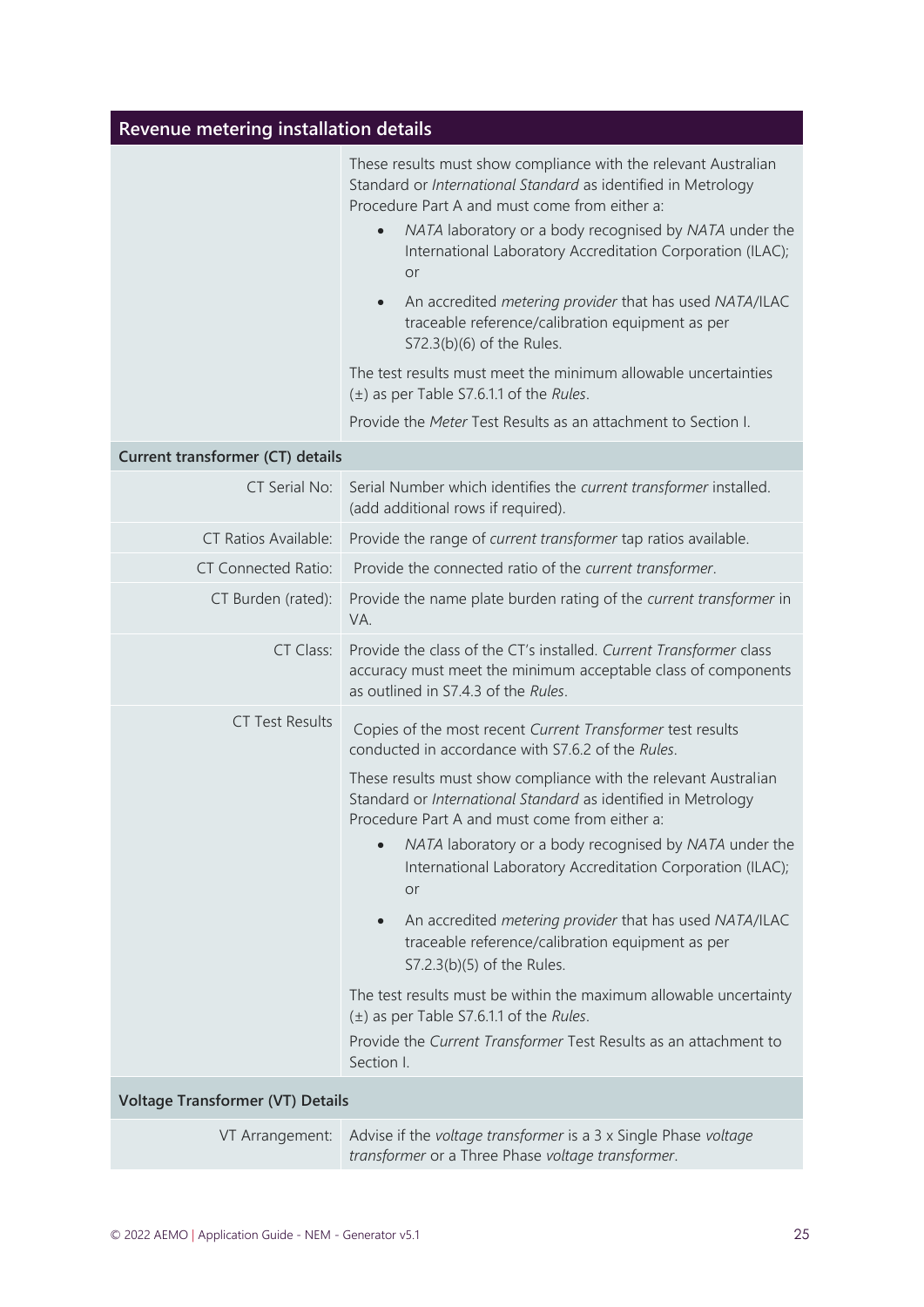| Revenue metering installation details |                                                                                                                                                                                                                                                                                                                                                                                                                                                                                                                                                                                                                                                                                                                                                                              |
|---------------------------------------|------------------------------------------------------------------------------------------------------------------------------------------------------------------------------------------------------------------------------------------------------------------------------------------------------------------------------------------------------------------------------------------------------------------------------------------------------------------------------------------------------------------------------------------------------------------------------------------------------------------------------------------------------------------------------------------------------------------------------------------------------------------------------|
| VT Serial No.                         | Serial Number/s which identifies the voltage transformer installed.<br>(add additional rows if required).                                                                                                                                                                                                                                                                                                                                                                                                                                                                                                                                                                                                                                                                    |
| VT Ratio:                             | Provide the ratio that the voltage transformer is connected at.                                                                                                                                                                                                                                                                                                                                                                                                                                                                                                                                                                                                                                                                                                              |
| VT Burden (Rated):                    | Provide the name plate burden rating of the voltage transformer.                                                                                                                                                                                                                                                                                                                                                                                                                                                                                                                                                                                                                                                                                                             |
| VT Class:                             | Provide the class of the VT's installed. Voltage Transformer class<br>accuracy must meet the minimum acceptable class of components<br>as outlined in S7.4.3 of the Rules.                                                                                                                                                                                                                                                                                                                                                                                                                                                                                                                                                                                                   |
| <b>VT Test Results</b>                | Copies of the most recent VT test results conducted in accordance<br>with S7.6.2 of the Rules.<br>These results must show compliance with the relevant Australian<br>Standard or International Standard as identified in Metrology<br>Procedure Part A and must come from either a:<br>NATA laboratory or a body recognised by NATA under the<br>$\bullet$<br>International Laboratory Accreditation Corporation (ILAC);<br>or<br>An accredited metering provider that has used NATA/ILAC<br>$\bullet$<br>traceable reference/calibration equipment as per<br>S7.2.3(b)(5) of the Rules.<br>The test results must be within the maximum allowable<br>uncertainties $(\pm)$ as per Table S7.6.1.1 of the Rules.<br>Provide the VT Test Results as an attachment to Section I. |

#### **Check metering installation details**

The requirements for *check metering installations* is outlined in S7.4.4 of the *Rules*. Also refer to Chapter 10 Glossary definitions relating to *check meter, check metering data* and *check metering installation* to assist with determining check metering requirements.

Any proposal for partial check metering will need to be approved by AEMO.

# **Participant relationships in MSATS**

|     | Role ID Description                                                                                                                                                                                                   |
|-----|-----------------------------------------------------------------------------------------------------------------------------------------------------------------------------------------------------------------------|
|     | FRMP: The Financially Responsible Market Participant                                                                                                                                                                  |
|     | $LNSP$ : The Local Network Service Provider – either the Transmission<br>Network Service Provider or the Distribution Network Service<br>Provider if the generating system is connected to a distribution<br>network. |
| LR: | Local Retailer                                                                                                                                                                                                        |
|     | MDP / MPC: Accredited Metering Data Provider.                                                                                                                                                                         |
|     | MPB: Accredited Metering Provider                                                                                                                                                                                     |
|     | MC: Metering Coordinator (previously known as Responsible Person).                                                                                                                                                    |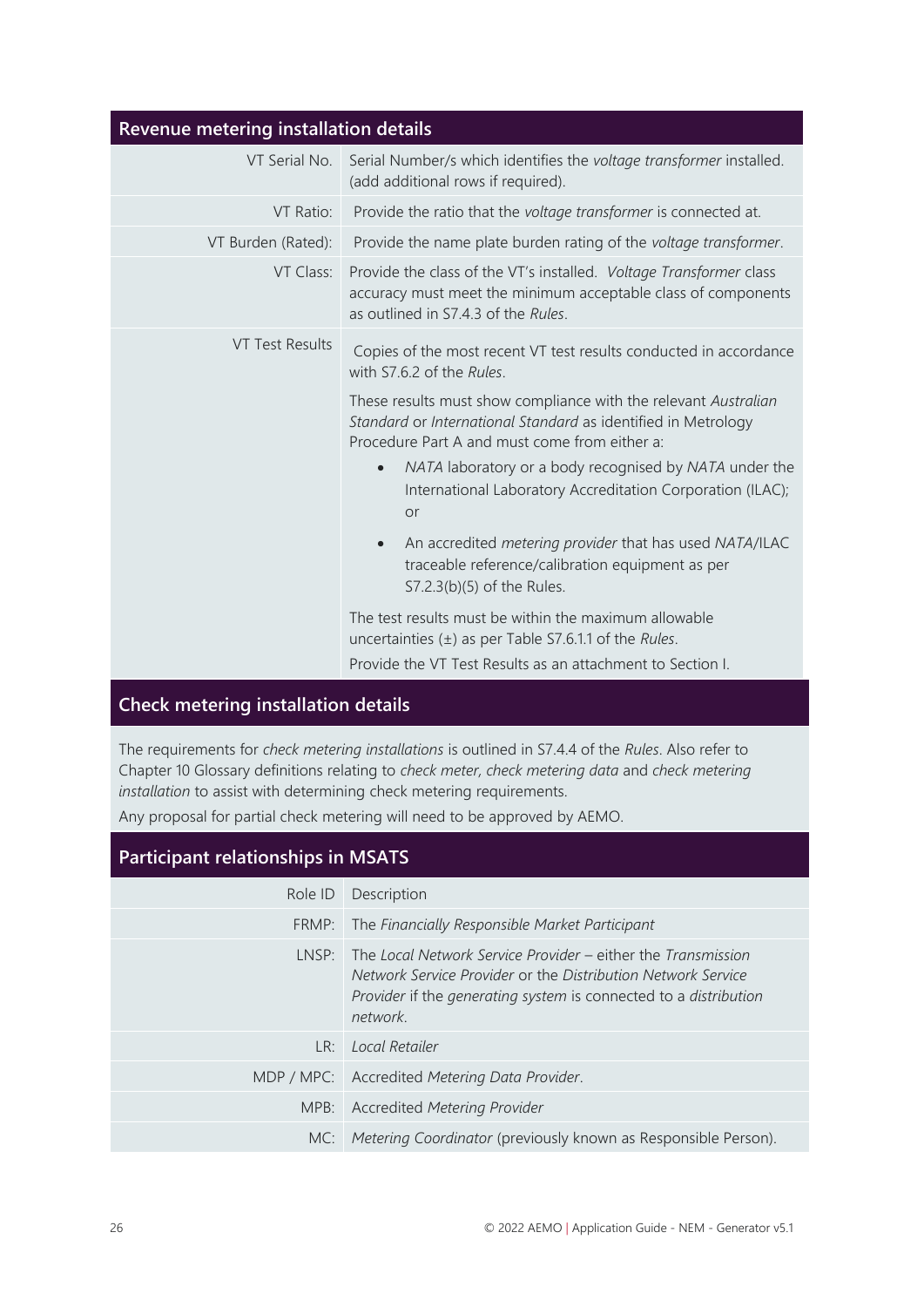#### **Participant relationships in MSATS**

ENM (if applicable): *Embedded Network Manager* if the *generating system* is connected to an *embedded network*.

ROLR: Retailer of Last Resort.

#### 3.9.5 I.4 Attachments

Provide (where required) the following attachments to Section I:

- Logical NMI Algorithm
- Single Line (Schematic)
- Detailed Wiring diagram of the Metering Installation
- Distribution or transmission area drawing
- Distribution Loss Factor from the Australian Energy Regulator (AER)
- Meter Test Result
- Current Transformer Test Results
- Voltage Transformer Test Results

Clearly mark attachments with 'Attachment to Section I' and number each page consecutively.

## <span id="page-26-1"></span><span id="page-26-0"></span>3.10 Section J. IT Systems

When appropriate, Applicants need to provide AEMO with IT system information.

#### 3.10.1 MarketNet connection

All participants requiring access to AEMO's IT market systems must have access to AEMO's private network called MarketNet. As part of processing an application, AEMO's network specialist will liaise with your IT Technical Network Contact (or third party as organised by you) to setup a primary and secondary connection according to your request.

In this section, you need to select 'Yes' if you require a new MarketNet connection and provide the information requested or select 'No' if you have access to an existing connection or do not require one.

For details regarding MarketNet options and entitlements, see the [Guide to Information Systems](https://www.aemo.com.au/-/media/Files/IT_Changes/Guide-to-Information-Systems.pdf) on the AEMO website.

#### 3.10.2 IT Notifications email address

It is important to receive AEMO notifications regarding IT changes or outages that may impact your business, including gas FRC Hub notifications (if applicable).

Please have your IT staff set up and maintain a group email address with an appropriate distribution list for this to occur (individual email addresses are not accepted).

Once established, enter your organisation's email address in the space provided.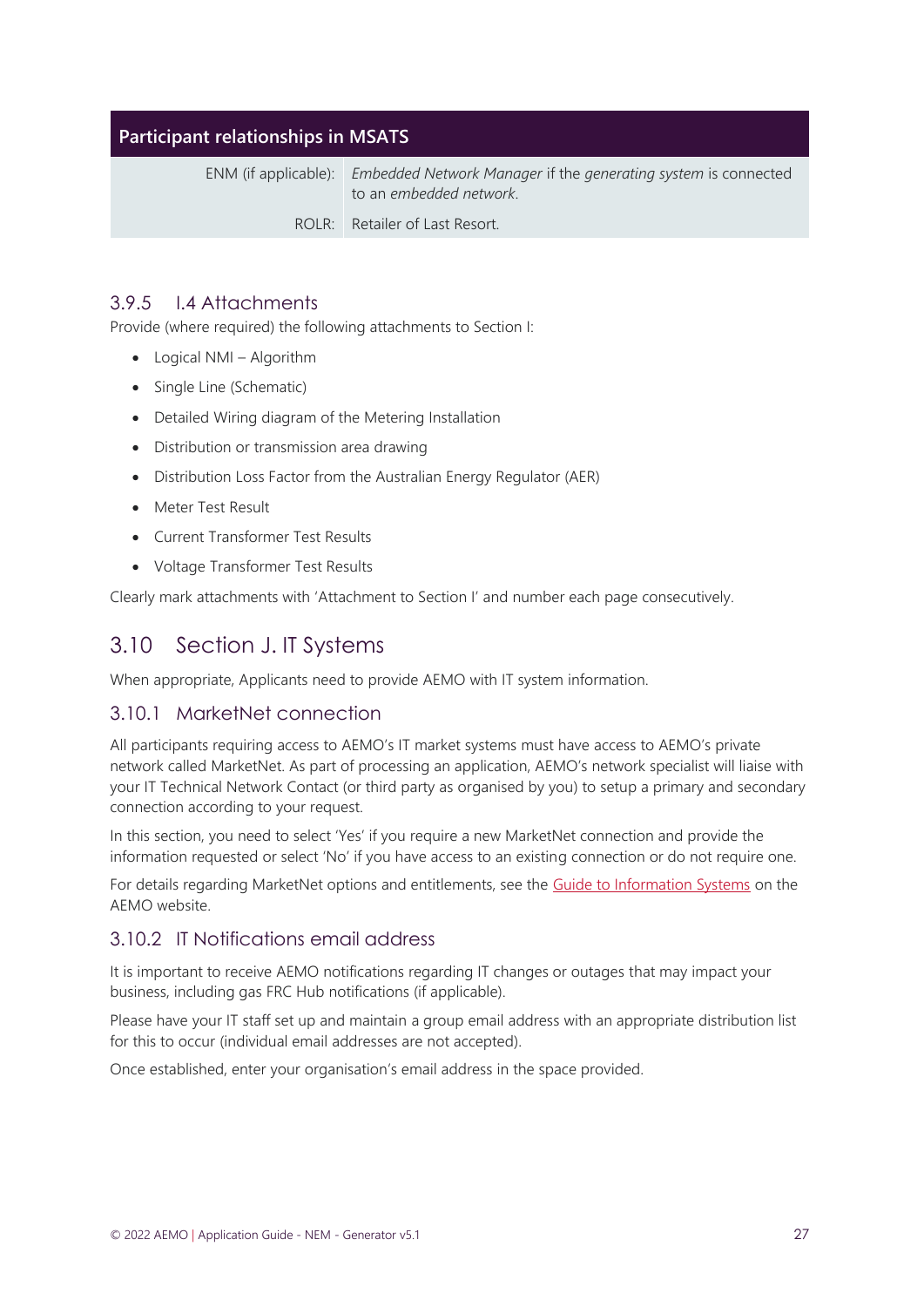#### 3.10.3 e-Hub access

AEMO has a private communication platform called e-Hub which supports the exchange of information between participants and AEMO using APIs. The e-Hub is accessible over MarketNet or the internet.

The e-Hub includes:

- An API Developer portal
- An API Gateway

Not all applicants require e-Hub access. If you require e-Hub access, select 'Yes' then fill in the appropriate fields, or select 'No' if you do not.

Your IT Security Contact will need to provide or obtain an AEMO certificate. e-Hub access cannot be finalised until an AEMO certificate is provided.

To obtain an AEMO certificate, you will be required to submit a Certificate Signing Request (CSR) to [apiportal@aemo.com.au](mailto:apiportal@aemo.com.au), refer to Section 4.2 'Obtain a new certificate' in the [Guide to AEMO's e](https://www.aemo.com.au/-/media/files/electricity/nem/it-systems-and-change/2018/guide-to-aemos-ehub-apis.pdf)-Hub [APIs.](https://www.aemo.com.au/-/media/files/electricity/nem/it-systems-and-change/2018/guide-to-aemos-ehub-apis.pdf)

Note: When attaching a CSR file, please change the '.csr' filename extension to '.txt' to avoid email rejection of the attached file.

AEMO's IT specialist will liaise with your IT Security Contact to obtain this and to set up e-Hub access.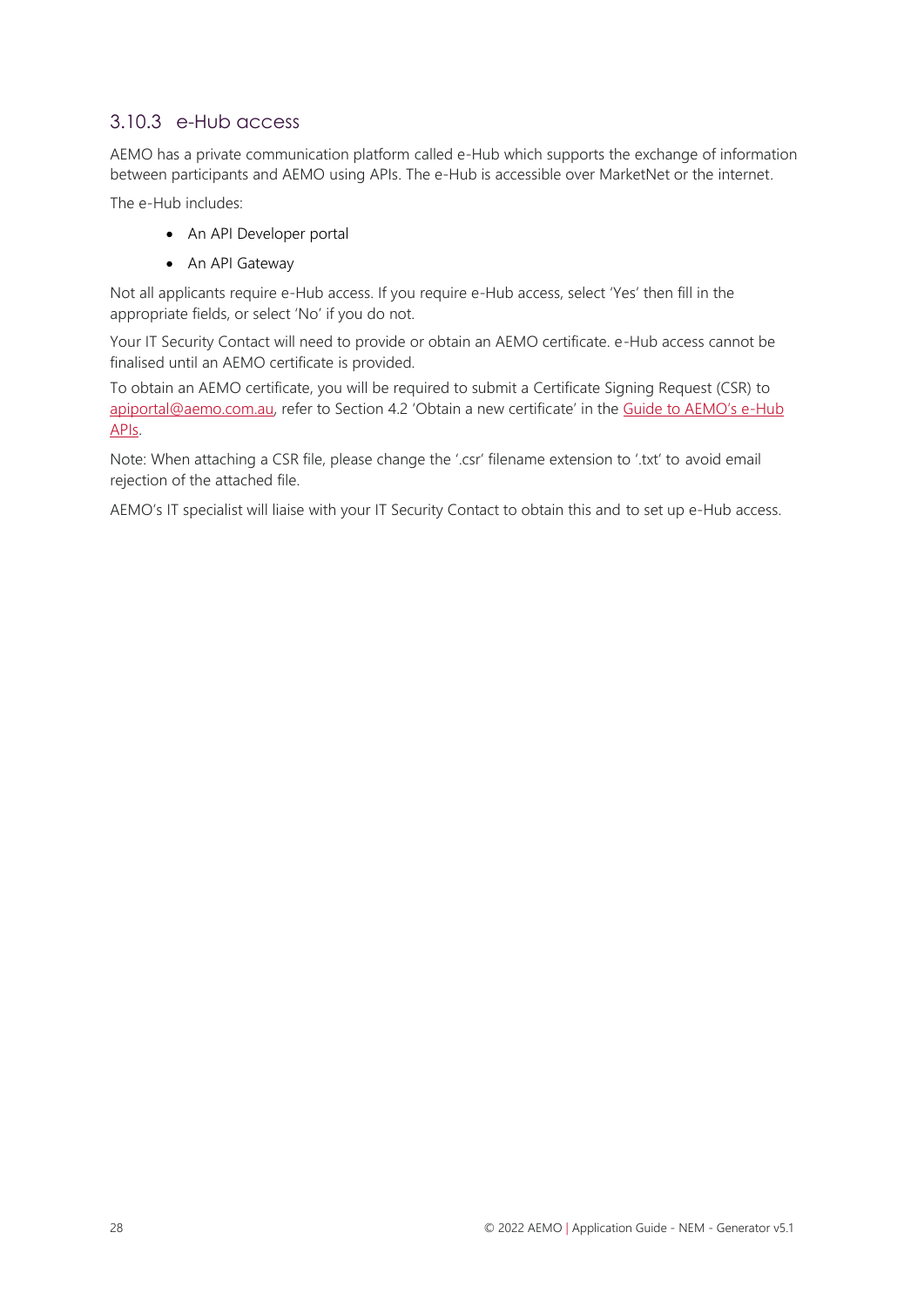# <span id="page-28-3"></span><span id="page-28-0"></span>**A1. Appendix 1 – Generators Registering as Customers**

# <span id="page-28-1"></span>A1.1 Policy

#### AEMO's policy is:

Based on clause 2.2.4(b) and (d) of the Rules, a *Market Generator* may only purchase electricity through the spot market if that electricity is supplied at the *connection point* for a market generating system and used for the purpose of operating that system. If the *generator* purchases electricity from the spot market in any other circumstances, it must also register as a *Market Customer*.

# <span id="page-28-2"></span>A1.2 Examples of the application of the Policy

There is a range of situations in which a *generator* may consume electricity. These are outlined in the following diagrams and cover the following situations:

#### A1.2.1 Single point of connection to the network



In this situation, the *Generator* is taking its auxiliary supply before the *transmission system*. Net consumption through this *connection point* would only be likely when the *generating system* is out of service, and only used to power the *generating system* at those times. In this case, the *Generator* is not required to register as a *Customer*. All purchases under this situation would be covered by clause 2.2.4(d) of the *Rules*.

#### A1.2.2 Multiple points of connection to the network

#### Local Connection

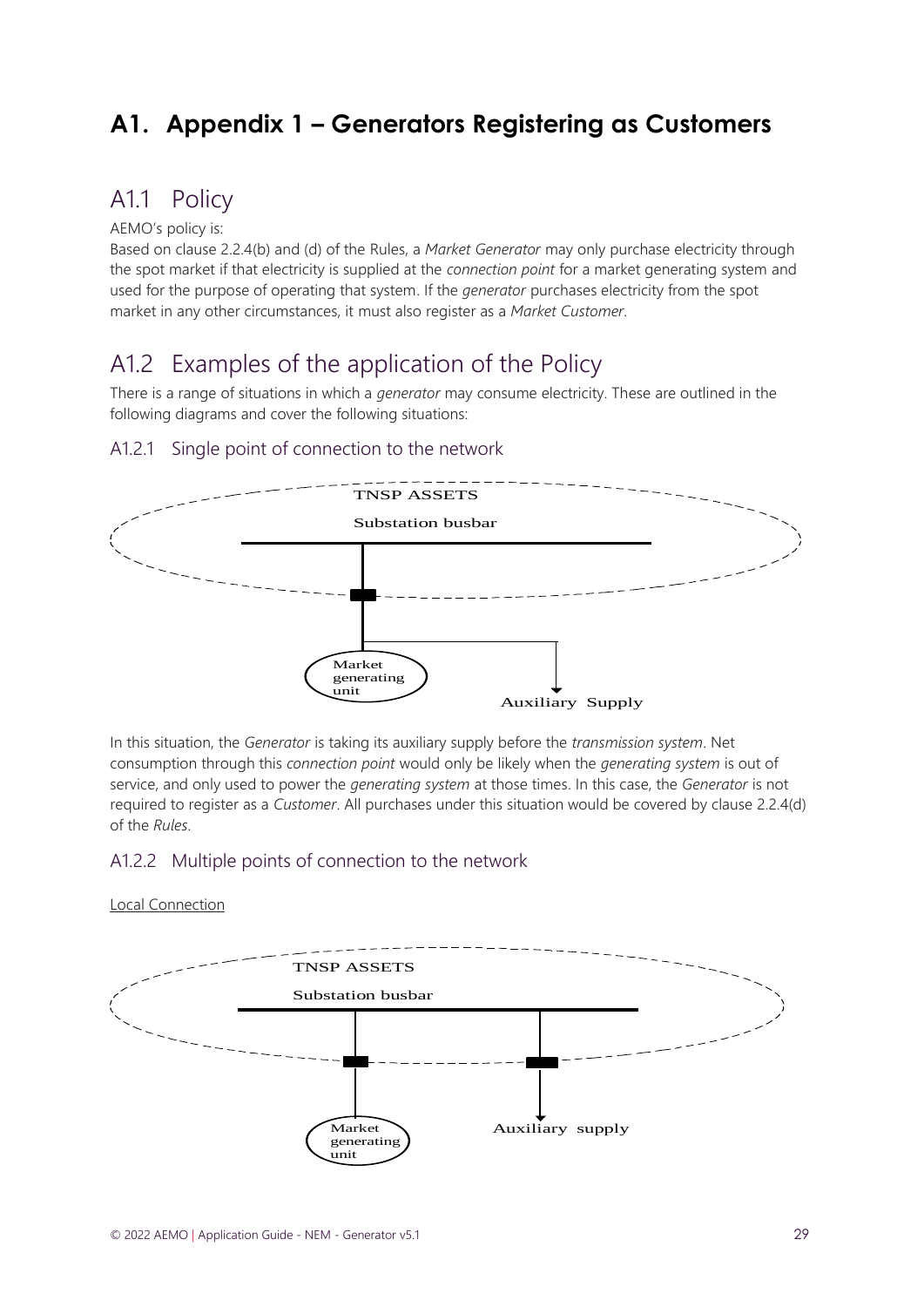#### Remote Connection



Auxiliary supply

In all cases above, auxiliary supply for the *market generating unit* is taken from physically separated *connection points*, either at the same substation, or another point in the *network*, or a combination of local and remote points.

As referred to in the *Rules*, a *connection point* can refer to multiple physical points. The *connection point* is defined in Chapter 10 of the *Rules* as:

"The agreed point of supply established between Network Service Provider(s) and another Registered Participant, Non-Registered Customer or franchise customer".

In all cases, AEMO will require the *Generator* to register as a *Customer* and classify the *connection points* that consume electricity as a *market load* unless:

- the *Generator* and the relevant *Network Service Provider* confirm that all relevant points of physical connection form the agreed *connection point* (point of *supply*) for the *market generating system*; and
- the electricity consumed through all those points is used for the activity of operating the relevant *generating system*.

The consumption of electricity in relation to operating a *generating system* would be expected to cover such facilities as on-site offices, mines owned by the *Generator*, water pumping, conveyor belts and power station auxiliaries.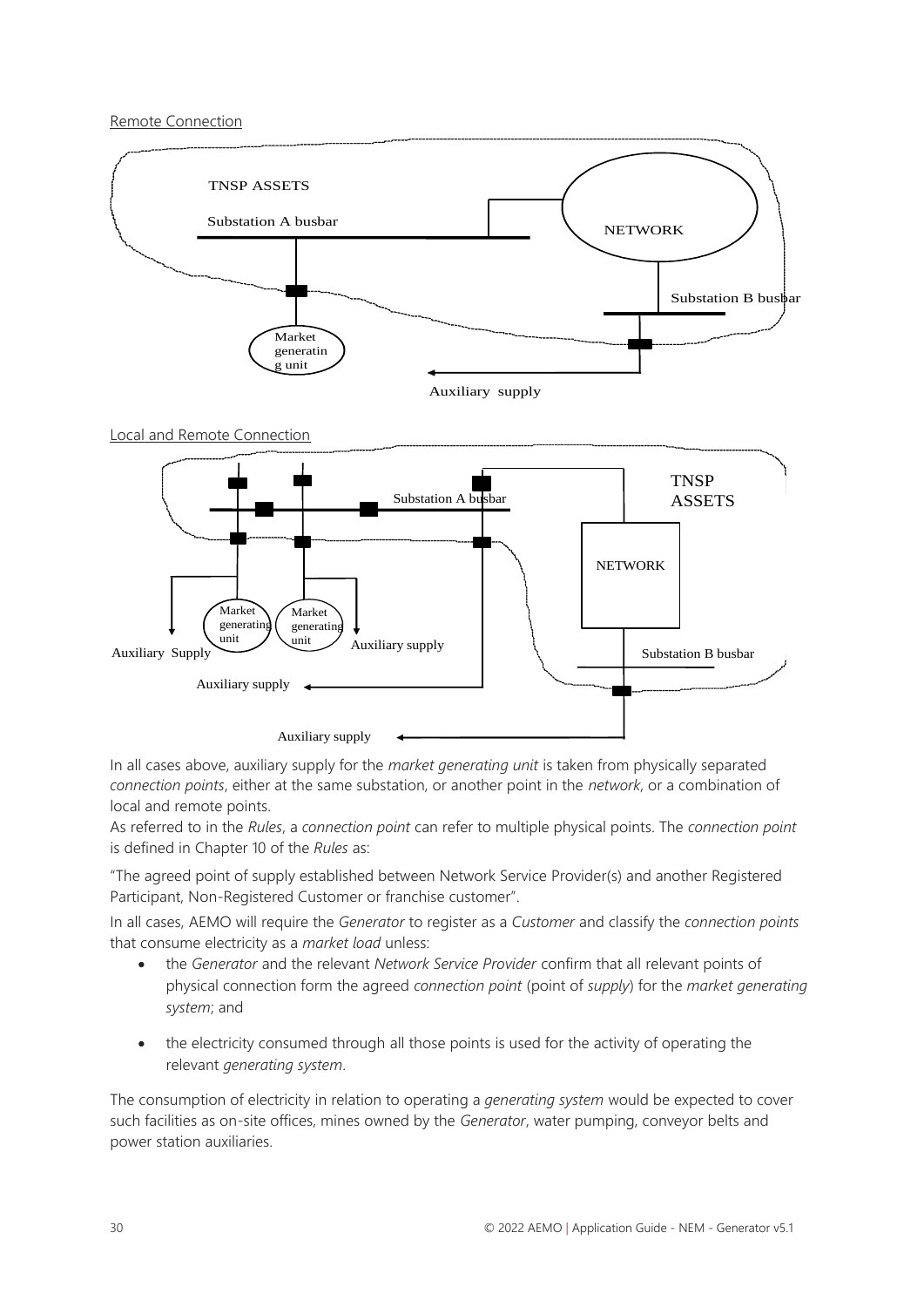#### A1.2.3 Load not used for operation of the generating system



Customer Load - single connection point

Where a *market generating unit* is connected at a single connection point together with *load* that is not related to the operation of that unit, it is likely that the *Market Generator* will also be required to register as a *Market Customer*. There is a range of possible registration scenarios from this configuration. Please discuss with AEMO Registration.

Retail Supply



Where a *Generator* also has an associated retail activity, it will be required to register as a *Customer* and classify all *connection points* related to its retail activities as *market loads*.

## <span id="page-30-0"></span>A1.3 Impact of Classification

Classification of a *market load* or *market generating unit* directly impacts:

- prudential requirements;
- *participant fees*;
- jurisdictional charges;
- *Market and non-market ancillary service* recovery;
- *Transmission Use of System* Charges (TUOS);
- jurisdiction contestability levels;
- intervention arrangements; and
- *administered price cap* compensation.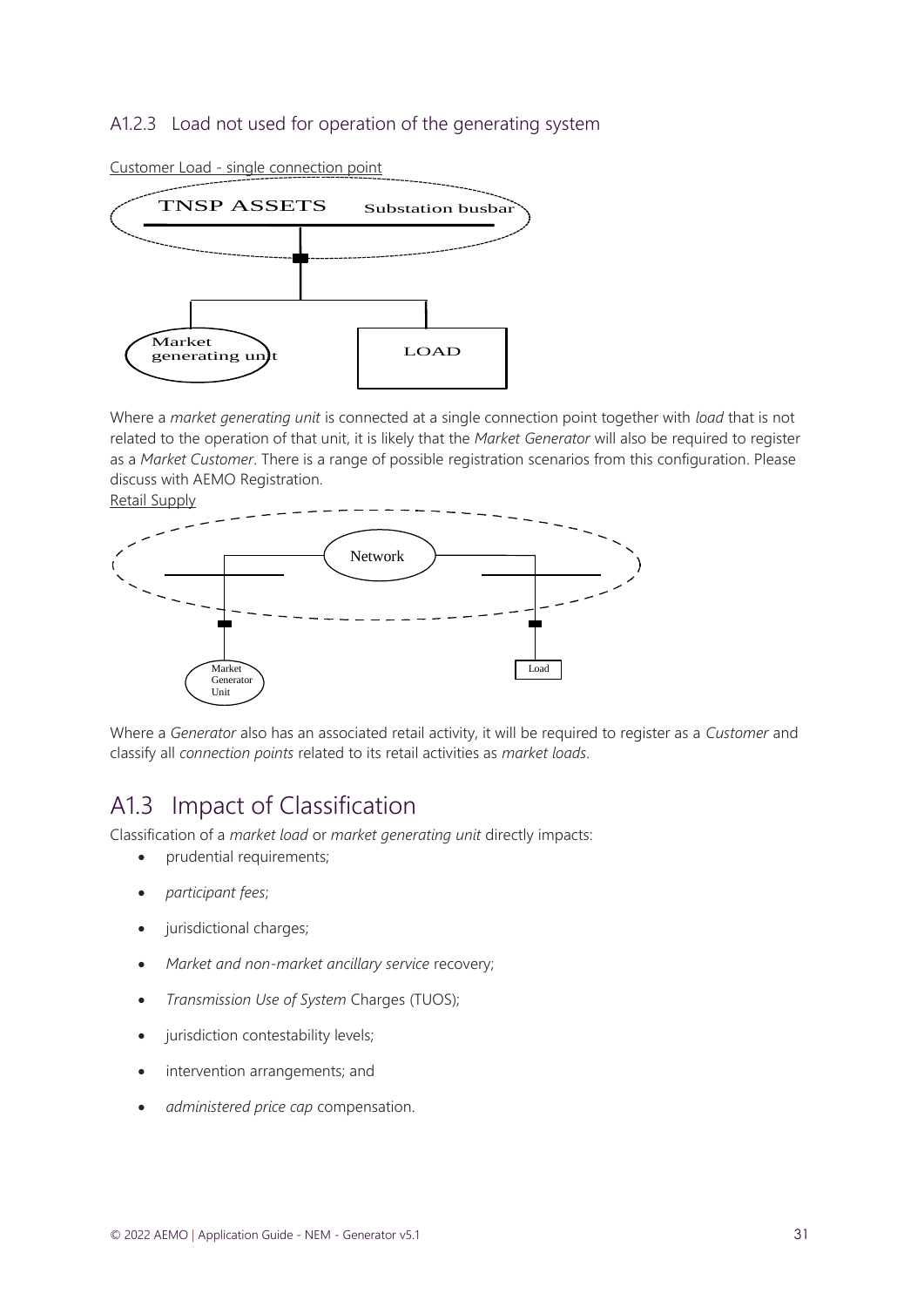A *Customer* is taken to be a *Market Customer* only in so far as its activities relate to any *market load* and a *Generator* is taken to be a *Market Generator* only in so far as its activities relate to any *market generating unit*.

#### A1.3.1 Prudential Requirements

AEMO's prudential policies only examine the net position of a *Market Participant* and thus the classification of *market load* to a *Generator* whose predominant activity is *generation* may not require the *Generator* to provide a prudential guarantee.

If a *Generator* records a net import in a billing period, there may be a review of its prudential requirements.

Only those *Market Generators* with an expected net settlement liability to AEMO will attract a positive *Maximum Credit Limit.* This is completely independent of the classification of the Registered Participant's *generating units* or *loads*.

## A1.3.2 Participant Fees

If you need to register as a *Market Customer* you will be charged relevant *Participant fees*.

#### A1.3.3 Jurisdictional Charges

Any jurisdictional charge for a *market load* (which is settled by AEMO) will not be applied to *market generating units*. Any jurisdictional charges that apply to *Market Customers* would be expected to be levied in relation to *market loads* .

#### A1.3.4 Market and Non-market Ancillary Service recovery

AEMO's Settlements Guide to Ancillary Services Payment and Recovery document explains how classifications impact ancillary service recovery calculations.

## A1.3.5 TUOS

Charges for prescribed TUOS are recovered from *Customers* rather than *Generators*.

#### A1.3.6 Jurisdictional Contestability Levels

Clause 2.3.1(e) of the *Rules* requires that a person must satisfy the relevant *participating jurisdiction's*  requirements for purchasing electricity in the *spot market* before it can classify a *load*. AEMO therefore requires any *Generator* that is also required to register as a *Customer* to provide evidence that any applicable jurisdictional requirements have been met.

#### A1.3.7 Intervention Arrangements

Under some circumstances *Market Participants* are entitled to compensation arising from altered *dispatch*  outcomes when AEMO intervenes in the market (e.g. by issuing a *direction*). Compensation payable is recovered differently from different categories of *Market Participants* in accordance with the *Rules*.

## A1.3.8 Administered Price Cap Compensation (clause 3.14 of the Rules)

*Administered price cap* compensation is funded by all *Market Customers* in proportion to the amount of their *metered market load*. These amounts are not recovered from *Market Generators*.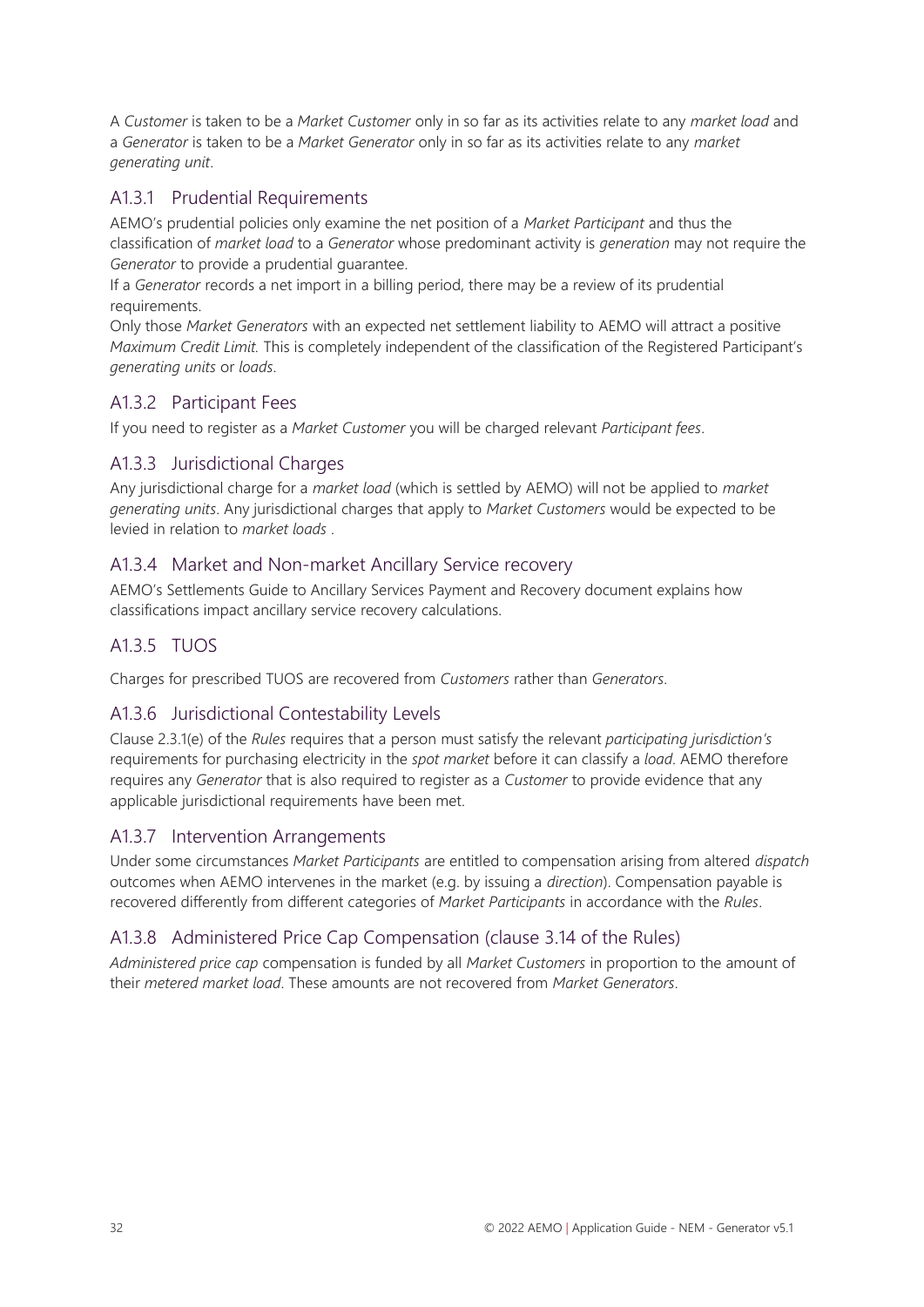# <span id="page-32-1"></span><span id="page-32-0"></span>**A2. Appendix 2 – Fuel Source and Technology Type**

The fuel source and technology of all registered *generating units* must be submitted in Section F of the Application Form; this information will be published. A list of common fuel source and technology types is provided below:

| <b>FUEL SOURCE</b>                   |                                                                                                                                                                                                                                                                                                                                                                                                                                                                                                                 |
|--------------------------------------|-----------------------------------------------------------------------------------------------------------------------------------------------------------------------------------------------------------------------------------------------------------------------------------------------------------------------------------------------------------------------------------------------------------------------------------------------------------------------------------------------------------------|
| <b>Primary Fuel</b><br><b>Source</b> | Descriptor                                                                                                                                                                                                                                                                                                                                                                                                                                                                                                      |
| Renewable/<br><b>Biomass / Waste</b> | Bagasse<br>Biodiesel<br>Biofuel - other<br>Biogas - other (captured for combustion (not methane))<br>Biogas - Sludge (captured for combustion (methane only))<br>Biomass recycled municipal and industrial materials<br>Dry wood<br>Ethanol<br>Green and air-dried wood<br>Landfill methane / Landfill gas                                                                                                                                                                                                      |
| Fossil                               | <b>Black coal</b><br>Blast furnace gas<br>Brown coal<br>Brown coal briquettes<br>Charcoal<br>Coal seam methane<br>Coal tailings<br>Coke oven coke<br>Coke oven gas<br>Crude oil and condensates<br>Diesel<br>Ethane<br>Fuel Oil<br>Gaseous fossil fuels - other<br>Gasoline (aviation fuel used for stationary energy) - avgas<br>Gasoline (non-aviation fuel)<br>Heating oil<br>Kerosene (aviation fuel used for stationary energy) - avtur<br>Kerosene (non-aviation fuel)<br>Liquefied aromatic hydrocarbons |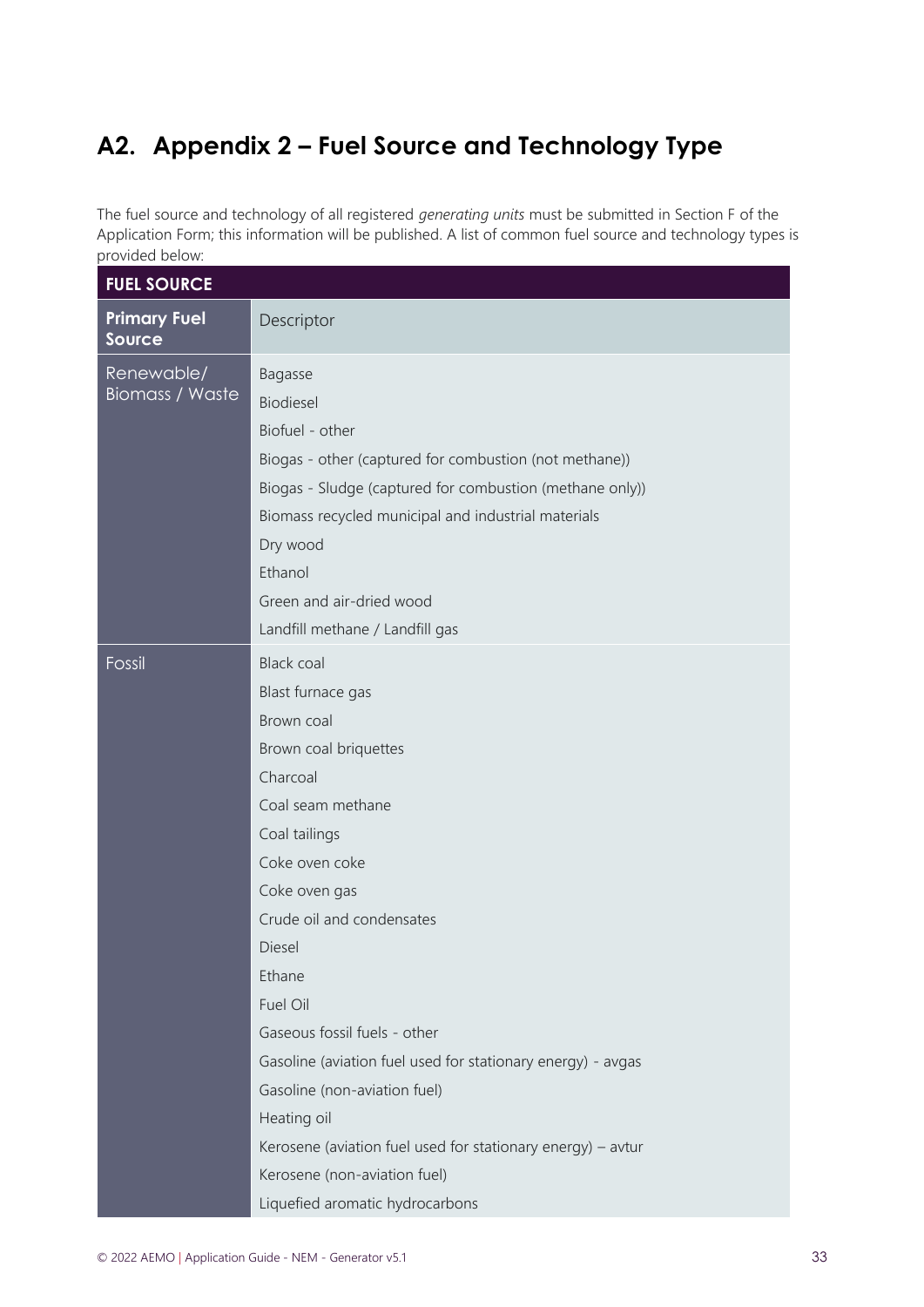| <b>FUEL SOURCE</b>     |                                                                 |
|------------------------|-----------------------------------------------------------------|
|                        | Liquefied petroleum gas                                         |
|                        | Naphtha                                                         |
|                        | Natural gas - compressed                                        |
|                        | Natural gas - liquefied                                         |
|                        | Natural gas - unprocessed                                       |
|                        | Natural gas (pipeline)                                          |
|                        | Natural gas / diesel                                            |
|                        | Natural gas / fuel oil                                          |
|                        | Natural gas liquids - other                                     |
|                        | Petroleum based greases                                         |
|                        | Petroleum based oils and lubricants                             |
|                        | Petroleum based products - other                                |
|                        | Petroleum coke                                                  |
|                        | Recycled fossil fuel derived industrial and municipal materials |
|                        | Refinery coke                                                   |
|                        | Refinery gas and liquids                                        |
|                        | Solid fossil fuels - other                                      |
|                        | Solvents if mineral turpentine or white spirits                 |
|                        | Sulphites Lyes                                                  |
|                        | Tar                                                             |
|                        | Town gas                                                        |
|                        | Waste coal mine gas                                             |
| Hydro                  | Water                                                           |
| Geothermal             | Geological heat                                                 |
| Solar                  | Solar                                                           |
| Wave                   | Water                                                           |
| Wind                   | Wind                                                            |
| Tidal                  | Water                                                           |
| <b>Battery storage</b> | Wind                                                            |
|                        | Solar                                                           |
|                        | Grid                                                            |